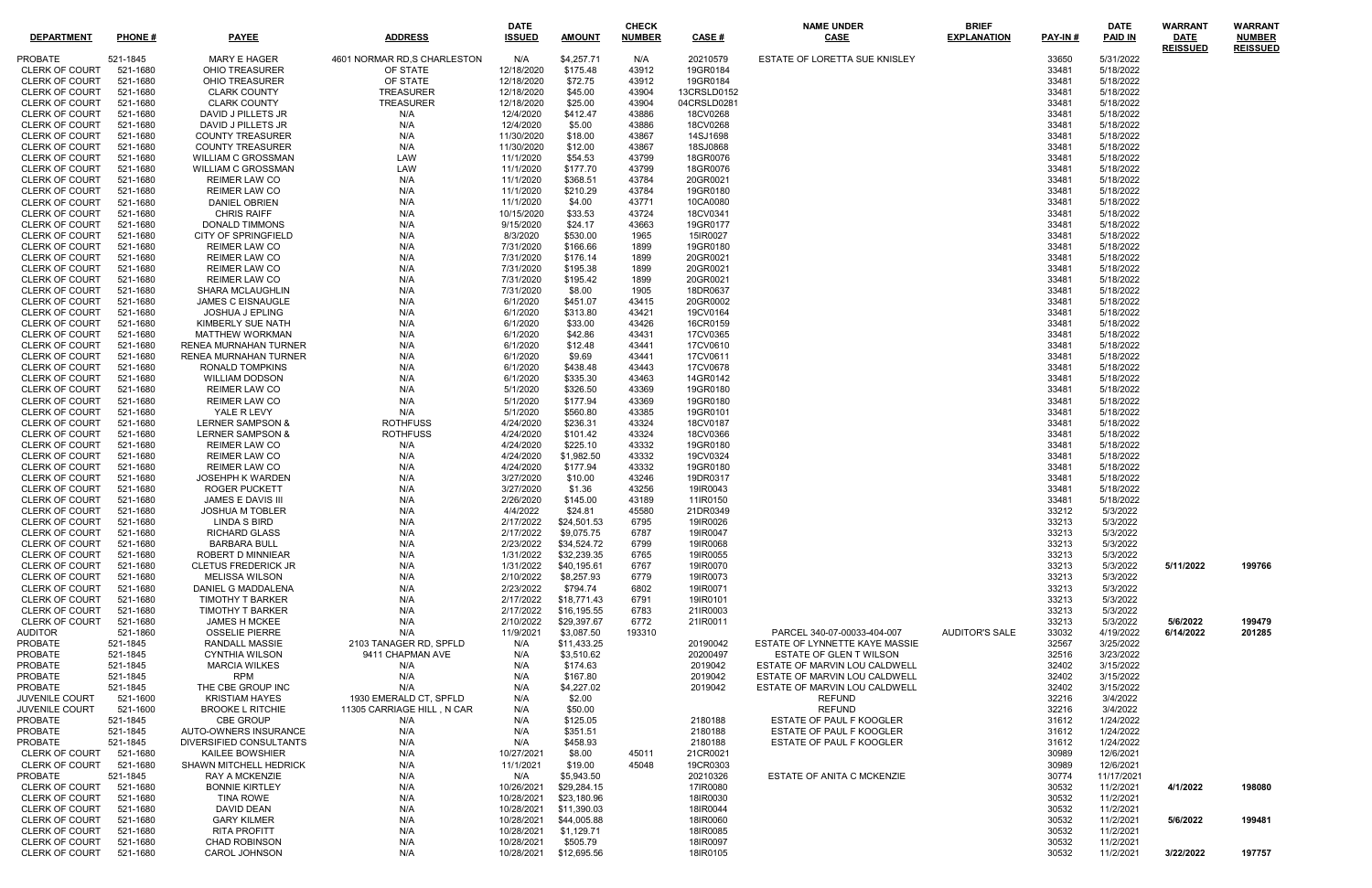|                       |               |                                   |                           | <b>DATE</b>   |               | <b>CHECK</b>  |             | <b>NAME UNDER</b>                  | <b>BRIEF</b>       |                | <b>DATE</b>    | <b>WARRANT</b> | <b>WARRANT</b> |
|-----------------------|---------------|-----------------------------------|---------------------------|---------------|---------------|---------------|-------------|------------------------------------|--------------------|----------------|----------------|----------------|----------------|
| <b>DEPARTMENT</b>     | <b>PHONE#</b> | <b>PAYEE</b>                      | <b>ADDRESS</b>            | <b>ISSUED</b> | <b>AMOUNT</b> | <b>NUMBER</b> | CASE #      | <b>CASE</b>                        | <b>EXPLANATION</b> | <b>PAY-IN#</b> | <b>PAID IN</b> | <b>DATE</b>    | <b>NUMBER</b>  |
|                       |               |                                   |                           |               |               |               |             |                                    |                    |                |                |                |                |
| <b>CLERK OF COURT</b> | 521-1680      | <b>PAUL LYONS</b>                 | N/A                       | 10/28/202     | \$17,580.16   |               | 20IR0011    |                                    |                    | 30532          | 11/2/2021      |                |                |
| <b>CLERK OF COURT</b> | 521-1680      | <b>ASHLEY BLACK</b>               | N/A                       | 9/3/2021      | \$214.17      | 44790         | 20SJ3238    |                                    |                    | 30530          | 11/2/2021      |                |                |
| <b>CLERK OF COURT</b> | 521-1680      | <b>ANTHONY STEVENS</b>            | N/A                       | 9/29/2021     | \$8.25        | 44888         | 21DR0169    |                                    |                    | 30530          | 11/2/2021      |                |                |
| <b>CLERK OF COURT</b> |               |                                   |                           |               |               |               |             |                                    |                    |                |                |                |                |
|                       | 521-1680      | <b>GREG GOLDBLATT</b>             | N/A                       | 6/16/2021     | \$235.55      |               | 16CV0098    |                                    |                    | 30530          | 11/2/2021      |                |                |
| <b>CLERK OF COURT</b> | 521-1680      | UNKNOWN HEIRS                     | N/A                       | 10/5/2021     | \$15,563.19   | 44946         | 20IR0010    | <b>ESTATE OF MARY JACKSON</b>      |                    | 30497          | 10/29/2021     |                |                |
| <b>CLERK OF COURT</b> | 521-1680      | <b>CHRISTOPHER POWELL</b>         | N/A                       | 9/1/2021      | \$9,718.64    | 44776         | 18IR0064    |                                    |                    | 29719          | 9/3/2021       | 11/4/2021      | 193119         |
| PROBATE               | 521-1845      | <b>CRAIG GREENTREE</b>            | N/A                       | N/A           | \$878.05      | N/A           | 20160300    | <b>ESTATE OF SCOTT B GREENTREE</b> |                    | 29707          | 9/2/2021       |                |                |
|                       |               |                                   |                           |               |               |               |             |                                    |                    |                |                |                |                |
| <b>PROBATE</b>        | 521-1845      | ANDRIE & BRENDA MOUNTS            | 319 BELLEAIRE AVE, SPFLD  | N/A           | \$300.00      | 36689         | 20204004    | <b>EMINENT DOMAIN PAYMENT</b>      |                    | 28796          | 7/1/2021       |                |                |
| PROBATE               | 521-1845      | C SCOTT SMIDDY                    | N/A                       | N/A           | \$2,531.51    | N/A           | 20210289    | ESTATE OF HOPE M BAUER             |                    | 28600          | 6/17/2021      |                |                |
| <b>CLERK OF COURT</b> | 521-1680      | <b>ALISON DONLEY</b>              | N/A                       | 4/1/2021      | \$47.00       | 44236         | 19DS0493    |                                    |                    | 28365          | 6/3/2021       |                |                |
| PROBATE               | 521-1845      | RONALD HEADLEY                    | N/A                       | N/A           | \$24,921.29   | N/A           | 20200281    | ESTATE OF DANNY L ROYALTY          |                    | 27967          | 5/4/2021       |                |                |
|                       |               |                                   |                           |               |               |               |             |                                    |                    |                |                |                |                |
| <b>CLERK OF COURT</b> | 521-1680      | <b>JUAAME MARQUIS</b>             | PETERSON                  | 4/1/2021      | \$215.00      | 44259         | 08CR0574    |                                    |                    | 27950          | 4/30/2021      |                |                |
| <b>CLERK OF COURT</b> | 521-1680      | JEFFREY L BALLARD                 | N/A                       | 4/1/2021      | \$84.98       | 44257         | 14CR0698    |                                    |                    | 27950          | 4/30/2021      |                |                |
| <b>CLERK OF COURT</b> | 521-1680      | <b>JAKOB HAHN</b>                 | N/A                       | 4/1/2021      | \$22.00       | 44254         | 19DS0497    |                                    |                    | 27950          | 4/30/2021      |                |                |
| <b>CLERK OF COURT</b> |               |                                   |                           | 4/1/2021      | \$206.00      | 44258         |             |                                    |                    | 27950          |                |                |                |
|                       | 521-1680      | JERMAINE T LIGGINS                | N/A                       |               |               |               | 18CR0431    |                                    |                    |                | 4/30/2021      |                |                |
| <b>CLERK OF COURT</b> | 521-1680      | TIMOTHY RAY JENKINS               | N/A                       | 3/10/2021     | \$5,319.42    | 44184         | 17IR0005    |                                    |                    | 27950          | 4/30/2021      | 2/28/2022      | 197016         |
| <b>CLERK OF COURT</b> | 521-1680      | TIMOTHY RAY JENKINS               | N/A                       | 3/10/2021     | \$34.00       | 44184         | 17IR0005    |                                    |                    | 27950          | 4/30/2021      | 2/28/2022      | 197016         |
| <b>CLERK OF COURT</b> | 521-1680      | <b>ANTHONY WHITE</b>              | N/A                       | 3/292021      | \$51,343.11   | 44245         | 18IR0043    |                                    |                    | 27536          | 4/2/2021       | 7/13/2021      | 189204         |
| <b>CLERK OF COURT</b> |               |                                   |                           |               |               |               |             |                                    |                    |                |                |                |                |
|                       | 521-1680      | <b>RONALD NESTER</b>              | N/A                       | 3/29/2021     | \$31,207.61   | 44245         | 18IR0074    |                                    |                    | 27536          | 4/2/2021       |                |                |
| <b>CLERK OF COURT</b> | 521-1680      | <b>GARY BAYES</b>                 | N/A                       | N/A           | \$6,999.41    | N/A           | 18IR0021    |                                    |                    | 27358          | 3/23/2021      | 2/16/2022      | 196658         |
| <b>CLERK OF COURT</b> | 521-1680      | <b>EDGAR MUNOZ</b>                | N/A                       | N/A           | \$12,842.62   | N/A           | 17IR0068    |                                    |                    | 27358          | 3/23/2021      |                |                |
| <b>CLERK OF COURT</b> | 521-1680      | LUCINDA W DUNSEATH                | N/A                       | N/A           | \$54,709.65   | N/A           | 13IR0005    |                                    |                    | 27358          | 3/23/2021      | 7/13/2021      | 189228         |
| <b>CLERK OF COURT</b> | 521-1680      | <b>CHRISTOPHER STEWART</b>        |                           |               |               | N/A           | 17IR0087    |                                    |                    | 27358          | 3/23/2021      |                |                |
|                       |               |                                   | N/A                       | N/A           | \$5,680.64    |               |             |                                    |                    |                |                |                |                |
| <b>CLERK OF COURT</b> | 521-1680      | <b>CHERYL BAIRD</b>               | N/A                       | N/A           | \$1,744.74    | N/A           | 13IR0038    |                                    |                    | 27358          | 3/23/2021      |                |                |
| <b>CLERK OF COURT</b> | 521-1680      | <b>ROBERT C MILLER</b>            | N/A                       | N/A           | \$14,646.01   | N/A           | 19IR0041    |                                    |                    | 27358          | 3/23/2021      | 4/1/2022       | 198082         |
| <b>CLERK OF COURT</b> | 521-1680      | <b>JAMES MONGOLD</b>              | N/A                       | N/A           | \$3,570.37    | N/A           | 19IR00004   |                                    |                    | 27358          | 3/23/2021      |                |                |
|                       |               |                                   |                           |               |               |               |             |                                    |                    |                |                |                |                |
| <b>CLERK OF COURT</b> | 521-1680      | DARRYL CAMPBELL                   | N/A                       | N/A           | \$9,963.18    | N/A           | 18IR0086    |                                    |                    | 27358          | 3/23/2021      |                |                |
| <b>CLERK OF COURT</b> | 521-1680      | <b>HOBERT PULLINS JR</b>          | N/A                       | N/A           | \$2,388.40    | N/A           | 19IR0024    |                                    |                    | 27358          | 3/23/2021      |                |                |
| <b>CLERK OF COURT</b> | 521-1680      | VIRGIL T COOK                     | N/A                       | N/A           | \$1,339.32    | N/A           | 19IR0057    |                                    |                    | 27358          | 3/23/2021      |                |                |
| <b>CLERK OF COURT</b> | 521-1680      | <b>MARY K WILLIAMS</b>            | N/A                       | N/A           | \$24,195.35   | N/A           | 18IR0076    |                                    |                    | 27358          | 3/23/2021      | 5/2/2022       | 199255         |
|                       |               |                                   |                           |               |               |               |             |                                    |                    |                |                |                |                |
| <b>JUVENILE COURT</b> | 521-1600      | <b>LYNN CORESSEL</b>              | 2626 MAPLEWOOD AVE, SPFLD | N/A           | \$69.99       | N/A           | N/A         |                                    | <b>RESTITUTION</b> | 27148          | 3/9/2021       |                |                |
| JUVENILE COURT        | 521-1600      | <b>RICHARD BROOKS</b>             | 1812 LEXINGTON AVE, SPFLD | N/A           | \$235.95      | N/A           | N/A         |                                    | <b>RESTITUTION</b> | 27148          | 3/9/2021       |                |                |
| <b>CLERK OF COURT</b> | 521-1680      | COUNTRYWIDE HOME LOANS            | N/A                       | 2/5/2021      | \$274.22      | 44075         | 07CV0461    |                                    |                    | 27028          | 3/3/2021       |                |                |
| <b>CLERK OF COURT</b> | 521-1680      | <b>JAMES E HEATH</b>              | N/A                       | 4/30/2019     | \$32.50       | 41820         | 19DS0016    |                                    |                    | 26885          | 2/23/2021      |                |                |
|                       |               |                                   |                           |               |               |               |             |                                    |                    |                |                |                |                |
| <b>CLERK OF COURT</b> | 521-1680      | KING LAW OFFICES LPA LLC          | N/A                       | 5/16/2019     | \$31.00       | 41948         | 19DS0012    |                                    |                    | 26885          | 2/23/2021      |                |                |
| <b>CLERK OF COURT</b> | 521-1680      | <b>PATRICK STRATTON</b>           | N/A                       | 5/19/2019     | \$7.50        | 41960         | 18DS0643    |                                    |                    | 26885          | 2/23/2021      |                |                |
| <b>CLERK OF COURT</b> | 521-1680      | <b>ALEX ANDREOFF</b>              | N/A                       | 5/30/2019     | \$49.90       | 42038         | 12CV1000    |                                    |                    | 26885          | 2/23/2021      |                |                |
| <b>CLERK OF COURT</b> | 521-1680      | <b>REISENFELD &amp; ASSOC LPA</b> | N/A                       | 6/17/2019     | \$28.00       | 42197         | 17CV0470    |                                    |                    | 26885          | 2/23/2021      |                |                |
|                       |               |                                   |                           |               |               |               |             |                                    |                    |                |                |                |                |
| <b>CLERK OF COURT</b> | 521-1680      | ANDREW C STEBBINS                 | N/A                       | 6/10/2019     | \$84.60       | 42147         | 18GR0132    |                                    |                    | 26885          | 2/23/2021      |                |                |
| <b>CLERK OF COURT</b> | 521-1680      | <b>KAREN L WILEY</b>              | N/A                       | 6/28/2019     | \$60.00       | 42282         | 16CR0453    |                                    |                    | 26885          | 2/23/2021      |                |                |
| <b>CLERK OF COURT</b> | 521-1680      | <b>LARRY JENKINS</b>              | N/A                       | 6/28/2019     | \$25.00       | 42287         | 18CR0100    |                                    |                    | 26885          | 2/23/2021      |                |                |
| <b>CLERK OF COURT</b> | 521-1680      | MICHAEL EUGENE SANDERS            | N/A                       | 6/28/2019     | \$13.45       | 42297         | 16CR0103    |                                    |                    | 26885          | 2/23/2021      |                |                |
|                       |               |                                   |                           |               |               |               |             |                                    |                    |                |                |                |                |
| <b>CLERK OF COURT</b> | 521-1680      | <b>TYLER EARL KOON</b>            | N/A                       | 6/28/2019     | \$10.00       | 42330         | 17CR0655B   |                                    |                    | 26885          | 2/23/2021      |                |                |
| CLERK OF COURT        | 521-1680      | THOMAS J NOVACK                   | N/A                       | 7/17/2019     | \$1,248.00    | 42425         | 14CV0615    |                                    |                    | 26885          | 2/23/2021      |                |                |
| CLERK OF COURT        | 521-1680      | MICHAEL LINDEN                    | N/A                       | 8/1/2019      | \$301.30      | 42491         | 18GR0094    |                                    |                    | 26885          | 2/23/2021      |                |                |
| <b>CLERK OF COURT</b> | 521-1680      | <b>ALFORD RAGLAND</b>             | N/A                       | 8/26/2019     | \$45.00       | 42544         | 08CV0354    |                                    |                    | 26885          | 2/23/2021      |                |                |
|                       |               |                                   |                           |               |               |               |             |                                    |                    |                |                |                |                |
| <b>CLERK OF COURT</b> | 521-1680      | <b>CHARLES F FEASTER</b>          | N/A                       | 8/26/2019     | \$30.00       | 42557         | 90CR0397    |                                    |                    | 26885          | 2/23/2021      |                |                |
| <b>CLERK OF COURT</b> | 521-1680      | CINCINNATI INSURANCE CO           | N/A                       | 8/26/2019     | \$47.96       | 42558         | 17CV0433    |                                    |                    | 26885          | 2/23/2021      |                |                |
| <b>CLERK OF COURT</b> | 521-1680      | <b>CINDY STRODER</b>              | N/A                       | 8/26/2019     | \$30.00       | 42559         | 90CR0188    |                                    |                    | 26885          | 2/23/2021      |                |                |
| <b>CLERK OF COURT</b> | 521-1680      | <b>CORETTA L THOMAS</b>           | N/A                       | 8/26/2019     | \$30.00       | 42560         | 90CR0325    |                                    |                    | 26885          | 2/23/2021      |                |                |
| <b>CLERK OF COURT</b> | 521-1680      | DEJUANTE KEVON BUSBY              | N/A                       | 8/26/2019     | \$60.00       | 42561         | 17CR0366C   |                                    |                    | 26885          | 2/23/2021      |                |                |
|                       |               |                                   |                           |               |               |               |             |                                    |                    |                |                |                |                |
| <b>CLERK OF COURT</b> | 521-1680      | JAMES JONES                       | N/A                       | 8/26/2019     | \$60.00       | 42569         | 09CR0979    |                                    |                    | 26885          | 2/23/2021      |                |                |
| <b>CLERK OF COURT</b> | 521-1680      | <b>JEFF BROWN</b>                 | N/A                       | 8/26/2019     | \$30.00       | 42576         | 90CR0164    |                                    |                    | 26885          | 2/23/2021      |                |                |
| <b>CLERK OF COURT</b> | 521-1680      | JOSEH P LEWIS                     | N/A                       | 8/26/2019     | \$30.00       | 42578         | 90CR0108    |                                    |                    | 26885          | 2/23/2021      |                |                |
| <b>CLERK OF COURT</b> | 521-1680      | <b>KEVIN CARTWRIGHT</b>           | N/A                       | 8/26/2019     | \$30.00       | 42581         | 90CR0388    |                                    |                    | 26885          | 2/23/2021      |                |                |
|                       |               | <b>MADISON SCHNEIDER</b>          |                           |               |               |               |             |                                    |                    |                |                |                |                |
| CLERK OF COURT        | 521-1680      |                                   | N/A                       | 8/26/2019     | \$60.00       | 42583         | 18CRSLD0345 |                                    |                    | 26885          | 2/23/2021      |                |                |
| <b>CLERK OF COURT</b> | 521-1680      | <b>MIKE RIFE</b>                  | N/A                       | 8/26/2019     | \$28.00       | 42594         | 88CR0351    |                                    |                    | 26885          | 2/23/2021      |                |                |
| <b>CLERK OF COURT</b> | 521-1680      | <b>RALPH MOONE</b>                | N/A                       | 8/26/2019     | \$30.00       | 42605         | 89CR0313    |                                    |                    | 26885          | 2/23/2021      |                |                |
| <b>CLERK OF COURT</b> | 521-1680      | RHONDA STEELE                     | N/A                       | 8/26/2019     | \$60.00       | 42609         | 09CR0894    |                                    |                    | 26885          | 2/23/2021      |                |                |
| <b>CLERK OF COURT</b> |               | ROBERT J CLUBB                    |                           | 8/26/2019     |               |               |             |                                    |                    |                |                |                |                |
|                       | 521-1680      |                                   | N/A                       |               | \$30.00       | 42611         | 90CR0229    |                                    |                    | 26885          | 2/23/2021      |                |                |
| <b>CLERK OF COURT</b> | 521-1680      | RONALD L MOORE                    | N/A                       | 8/26/2019     | \$30.00       | 42612         | 90CR0398    |                                    |                    | 26885          | 2/23/2021      |                |                |
| <b>CLERK OF COURT</b> | 521-1680      | <b>CHRISTIAN NIKLAS</b>           | N/A                       | 9/9/2019      | \$269.55      | 42699         | 18CV0574    |                                    |                    | 26885          | 2/23/2021      |                |                |
| <b>CLERK OF COURT</b> | 521-1680      | <b>COOK DEMERS &amp; GLEASON</b>  | N/A                       | 9/9/2019      | \$461.54      | 42701         | 18CV0339    |                                    |                    | 26885          | 2/23/2021      |                |                |
| <b>CLERK OF COURT</b> | 521-1680      | FELTY & LEMBRIGHT CO LPA          | N/A                       | 10/31/2019    | \$1,163.00    | 42821         | 15CV0297    |                                    |                    | 26885          | 2/23/2021      |                |                |
|                       |               |                                   |                           |               |               |               |             |                                    |                    |                |                |                |                |
| <b>CLERK OF COURT</b> | 521-1680      | <b>KELSEY HUBER</b>               | N/A                       | 10/31/2019    | \$11.77       | 42842         | 17DR0517    |                                    |                    | 26885          | 2/23/2021      |                |                |
| <b>CLERK OF COURT</b> | 521-1680      | <b>RICK KIGAR</b>                 | N/A                       | 10/31/2019    | \$250.00      | 42877         | 17CV0676    |                                    |                    | 26885          | 2/23/2021      |                |                |
| CLERK OF COURT        | 521-1680      | <b>BETHANY S BACHAND</b>          | N/A                       | 11/20/2019    | \$247.43      | 42916         | 14GR0022    |                                    |                    | 26885          | 2/23/2021      |                |                |
| <b>CLERK OF COURT</b> | 521-1680      | JEFFREY J SAHND                   | N/A                       | 11/20/2019    | \$886.46      | 42925         | 19GR0046    |                                    |                    | 26885          | 2/23/2021      |                |                |
|                       |               |                                   |                           |               |               |               |             |                                    |                    |                |                |                |                |
| <b>CLERK OF COURT</b> | 521-1680      | <b>SHAWN R PARKER</b>             | N/A                       | 8/26/2019     | \$30.00       | 42613         | 90CR0034    |                                    |                    | 26885          | 2/23/2021      |                |                |
| <b>CLERK OF COURT</b> | 521-1680      | CATHERINE DIANNE ZINN             | N/A                       | 1/11/2019     | \$32.50       | 41176         | 18DS0939    |                                    |                    | 26834          | 2/18/2021      |                |                |
| <b>CLERK OF COURT</b> | 521-1680      | <b>WILLIAM C SCHROM</b>           | N/A                       | 1/15/2019     | \$562.74      | 41252         | 09GR0063    |                                    |                    | 26834          | 2/18/2021      |                |                |
| <b>CLERK OF COURT</b> | 521-1680      | <b>WILLIAM C SCHROM</b>           | N/A                       | 1/15/2019     | \$250.97      | 41253         | 09GR0063    |                                    |                    | 26834          | 2/18/2021      |                |                |
|                       |               |                                   |                           |               |               | 41261         |             |                                    |                    |                |                |                |                |
| CLERK OF COURT        | 521-1680      | ROGER L ROBERTS                   | N/A                       | 1/17/2019     | \$218.87      |               | 17GR0141    |                                    |                    | 26834          | 2/18/2021      |                |                |
| <b>CLERK OF COURT</b> | 521-1680      | <b>ROGER L ROBERTS</b>            | N/A                       | 1/17/2019     | \$224.75      | 41262         | 17GR0141    |                                    |                    | 26834          | 2/18/2021      |                |                |

|         | DAIE       | WARRAN I    | <b>WARRAN I</b> |
|---------|------------|-------------|-----------------|
| PAY-IN# | PAID IN    | <b>DATE</b> | <b>NUMBER</b>   |
| 30532   | 11/2/2021  |             |                 |
| 30530   | 11/2/2021  |             |                 |
| 30530   | 11/2/2021  |             |                 |
| 30530   | 11/2/2021  |             |                 |
| 30497   | 10/29/2021 |             |                 |
| 29719   | 9/3/2021   | 11/4/2021   | 193119          |
| 29707   | 9/2/2021   |             |                 |
| 28796   | 7/1/2021   |             |                 |
| 28600   | 6/17/2021  |             |                 |
| 28365   | 6/3/2021   |             |                 |
| 27967   | 5/4/2021   |             |                 |
| 27950   | 4/30/2021  |             |                 |
| 27950   | 4/30/2021  |             |                 |
| 27950   | 4/30/2021  |             |                 |
| 27950   | 4/30/2021  |             |                 |
| 27950   | 4/30/2021  | 2/28/2022   | 197016          |
| 27950   | 4/30/2021  | 2/28/2022   | 197016          |
| 27536   | 4/2/2021   | 7/13/2021   | 189204          |
| 27536   | 4/2/2021   |             |                 |
| 27358   | 3/23/2021  | 2/16/2022   | 196658          |
| 27358   | 3/23/2021  |             |                 |
| 27358   | 3/23/2021  | 7/13/2021   | 189228          |
| 27358   | 3/23/2021  |             |                 |
| 27358   | 3/23/2021  |             |                 |
| 27358   | 3/23/2021  | 4/1/2022    | 198082          |
| 27358   | 3/23/2021  |             |                 |
| 27358   | 3/23/2021  |             |                 |
| 27358   | 3/23/2021  |             |                 |
| 27358   | 3/23/2021  |             |                 |
| 27358   | 3/23/2021  | 5/2/2022    | 199255          |
| 27148   | 3/9/2021   |             |                 |
| 27148   | 3/9/2021   |             |                 |
| 27028   | 3/3/2021   |             |                 |
| 26885   | 2/23/2021  |             |                 |
| 26885   | 2/23/2021  |             |                 |
| 26885   | 2/23/2021  |             |                 |
| 26885   | 2/23/2021  |             |                 |
| 26885   | 2/23/2021  |             |                 |
| 26885   | 2/23/2021  |             |                 |
| 26885   | 2/23/2021  |             |                 |
| 26885   | 2/23/2021  |             |                 |
| 26885   | 2/23/2021  |             |                 |
| 26885   | 2/23/2021  |             |                 |
| 26885   | 2/23/2021  |             |                 |
| 26885   | 2/23/2021  |             |                 |
| 26885   | 2/23/2021  |             |                 |
| 26885   | 2/23/2021  |             |                 |
| 26885   | 2/23/2021  |             |                 |
| 26885   | 2/23/2021  |             |                 |
| 26885   | 2/23/2021  |             |                 |
| 26885   | 2/23/2021  |             |                 |
| 26885   | 2/23/2021  |             |                 |
| 26885   | 2/23/2021  |             |                 |
| 26885   | 2/23/2021  |             |                 |
| 26885   | 2/23/2021  |             |                 |
| 26885   | 2/23/2021  |             |                 |
| 26885   | 2/23/2021  |             |                 |
| 26885   | 2/23/2021  |             |                 |
| 26885   | 2/23/2021  |             |                 |
| 26885   | 2/23/2021  |             |                 |
| 26885   | 2/23/2021  |             |                 |
| 26885   | 2/23/2021  |             |                 |
| 26885   | 2/23/2021  |             |                 |
| 26885   | 2/23/2021  |             |                 |
| 26885   | 2/23/2021  |             |                 |
| 26885   | 2/23/2021  |             |                 |
| 26885   | 2/23/2021  |             |                 |
| 26885   | 2/23/2021  |             |                 |
| 26885   | 2/23/2021  |             |                 |
| 26834   | 2/18/2021  |             |                 |
| 26834   | 2/18/2021  |             |                 |
| 26834   | 2/18/2021  |             |                 |
| 26834   | 2/18/2021  |             |                 |
| 26834   | 2/18/2021  |             |                 |
|         |            |             |                 |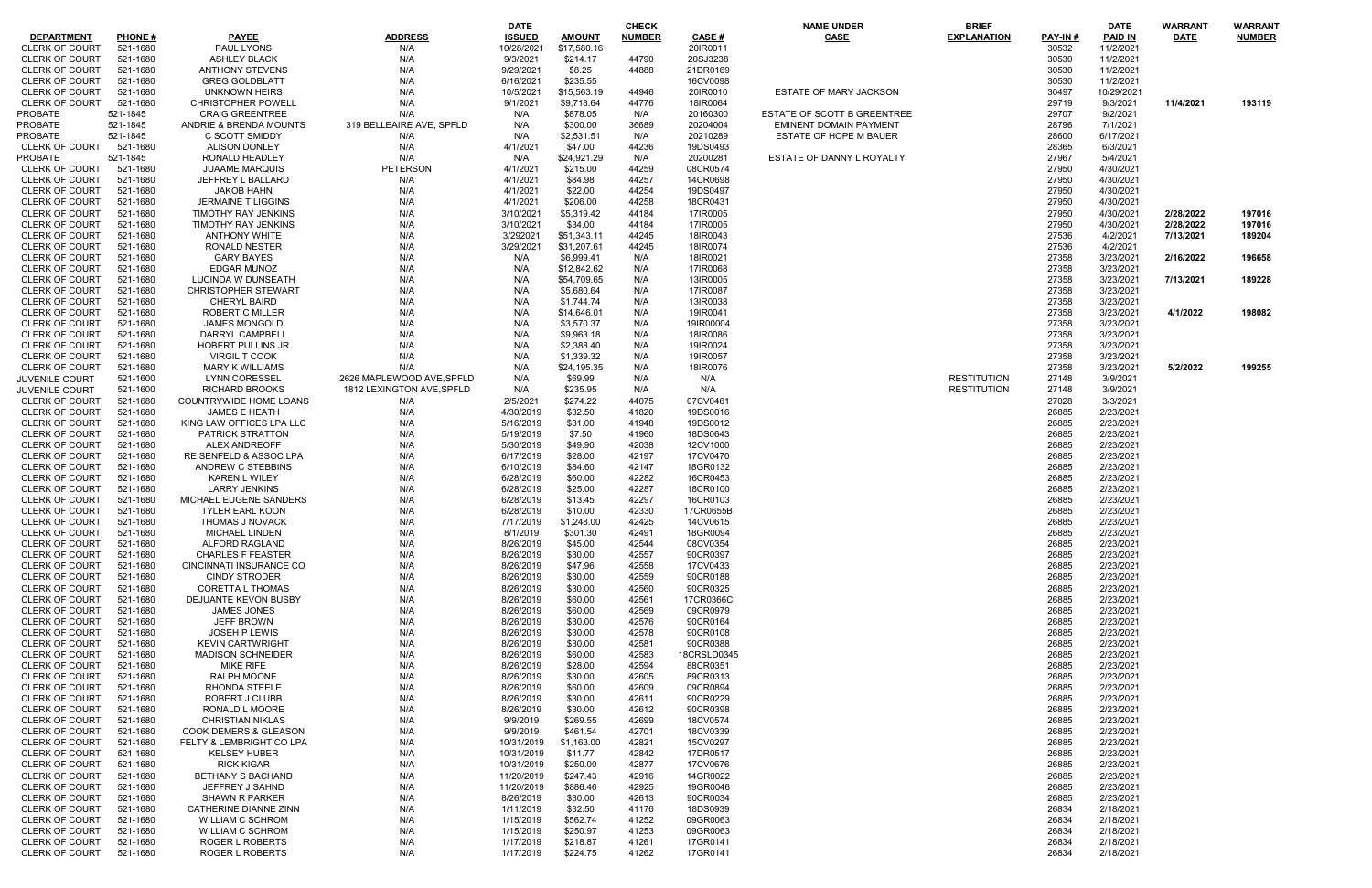|                       |               |                                   |                         | <b>DATE</b>   |               | CHECK         |              | <b>NAME UNDER</b>             | <b>BRIEF</b>       |                | <b>DATE</b>    | <b>WARRANT</b> | <b>WARRANT</b> |
|-----------------------|---------------|-----------------------------------|-------------------------|---------------|---------------|---------------|--------------|-------------------------------|--------------------|----------------|----------------|----------------|----------------|
| <b>DEPARTMENT</b>     | <b>PHONE#</b> | <b>PAYEE</b>                      | <b>ADDRESS</b>          | <b>ISSUED</b> | <b>AMOUNT</b> | <b>NUMBER</b> | <b>CASE#</b> | <b>CASE</b>                   | <b>EXPLANATION</b> | <b>PAY-IN#</b> | <b>PAID IN</b> | <b>DATE</b>    | <b>NUMBER</b>  |
| <b>CLERK OF COURT</b> | 521-1680      | REISENFELD & ASSOC LPA            | N/A                     | 2/8/2019      | \$911.25      | 41412         | 17CV0523     |                               |                    | 26834          | 2/18/2021      |                |                |
| <b>CLERK OF COURT</b> | 521-1680      | <b>WILLIAM H KEIS</b>             | N/A                     | 2/12/2019     | \$3.11        | 41464         | 18GR0013     |                               |                    | 26834          | 2/18/2021      |                |                |
| <b>CLERK OF COURT</b> | 521-1680      | MICHAEL MCALLISTER                | N/A                     | 2/22/2019     | \$100.00      | 41511         | 12CR0064     |                               |                    | 26834          | 2/18/2021      |                |                |
| <b>CLERK OF COURT</b> | 521-1680      | DOUGLAS FANNIN CO LPA             | N/A                     | 2/26/2019     | \$14.00       | 41522         | 17DR0660     |                               |                    | 26834          | 2/18/2021      |                |                |
|                       |               |                                   |                         |               |               |               |              |                               |                    |                |                |                |                |
| <b>CLERK OF COURT</b> | 521-1680      | <b>GARY L BREWER</b>              | N/A                     | 2/26/2019     | \$405.86      | 41523         | 18GR0088     |                               |                    | 26834          | 2/18/2021      |                |                |
| <b>CLERK OF COURT</b> | 521-1680      | <b>JAMES E HEATH</b>              | N/A                     | 3/16/2019     | \$32.50       | 41600         | 18DS1073     |                               |                    | 26834          | 2/18/2021      |                |                |
| <b>CLERK OF COURT</b> | 521-1680      | <b>GREEN &amp; GREEN</b>          | N/A                     | 3/14/2019     | \$625.00      | 41627         | 16CV0492     |                               |                    | 26834          | 2/18/2021      |                |                |
| <b>CLERK OF COURT</b> | 521-1680      | DONALD W HARPER II                | N/A                     | 4/1/2019      | \$17.64       | 41691         | 18GR0150     |                               |                    | 26834          | 2/18/2021      |                |                |
| CLERK OF COURT        | 521-1680      | DONALD W HARPER II                | N/A                     | 4/1/2019      | \$24.50       | 41693         | 18GR0150     |                               |                    | 26834          | 2/18/2021      |                |                |
| <b>CLERK OF COURT</b> | 521-1680      | <b>GREG A MEADE</b>               | N/A                     | 4/1/2019      | \$442.54      | 41696         | 19GR0012     |                               |                    | 26834          | 2/18/2021      |                |                |
| <b>CLERK OF COURT</b> | 521-1680      | LARON D LANG                      | N/A                     | 4/1/2019      | \$132.03      | 41707         | 18GR0110     |                               |                    | 26834          | 2/18/2021      |                |                |
| <b>CLERK OF COURT</b> | 521-1680      | REISENFELD & ASSOC LPA            | N/A                     | 4/1/2019      | \$400.00      | 41725         | 16CV0419     |                               |                    | 26834          | 2/18/2021      |                |                |
|                       |               | REISENFELD & ASSOC LPA            |                         |               |               |               |              |                               |                    |                |                |                |                |
| <b>CLERK OF COURT</b> | 521-1680      |                                   | N/A                     | 4/1/2019      | \$561.00      | 41725         | 16CV0419     |                               |                    | 26834          | 2/18/2021      |                |                |
| <b>CLERK OF COURT</b> | 521-1680      | REISENFELD & ASSOC LPA            | N/A                     | 4/1/2019      | \$82.00       | 41725         | 16CV0419     |                               |                    | 26834          | 2/18/2021      |                |                |
| <b>CLERK OF COURT</b> | 521-1680      | <b>REISENFELD &amp; ASSOC LPA</b> | N/A                     | 4/1/2019      | \$825.25      | 41725         | 17CV0561     |                               |                    | 26834          | 2/18/2021      |                |                |
| <b>CLERK OF COURT</b> | 521-1680      | REISENFELD & ASSOC LPA            | N/A                     | 4/1/2019      | \$86.00       | 41725         | 17CV0561     |                               |                    | 26834          | 2/18/2021      |                |                |
| CLERK OF COURT        | 521-1680      | REISENFELD & ASSOC LPA            | N/A                     | 4/1/2019      | \$106.00      | 41725         | 17CV0505     |                               |                    | 26834          | 2/18/2021      |                |                |
| <b>CLERK OF COURT</b> | 521-1680      | REISENFELD & ASSOC LPA            | N/A                     | 4/1/2019      | \$805.25      | 41725         | 17CV0505     |                               |                    | 26834          | 2/18/2021      |                |                |
| <b>CLERK OF COURT</b> | 521-1680      | REISENFELD & ASSOC LPA            | N/A                     | 4/1/2019      | \$285.25      | 41725         | 17CV0664     |                               |                    | 26834          | 2/18/2021      |                |                |
| <b>CLERK OF COURT</b> | 521-1680      | REISENFELD & ASSOC LPA            | N/A                     | 4/1/2019      | \$86.00       | 41725         | 17CV0664     |                               |                    | 26834          | 2/18/2021      |                |                |
|                       |               |                                   |                         |               |               |               |              |                               |                    |                |                |                |                |
| <b>CLERK OF COURT</b> | 521-1680      | REISENFELD & ASSOC LPA            | N/A                     | 4/1/2019      | \$790.00      | 41725         | 17CV0664     |                               |                    | 26834          | 2/18/2021      |                |                |
| <b>CLERK OF COURT</b> | 521-1680      | REISENFELD & ASSOC LPA            | N/A                     | 4/1/2019      | \$80.00       | 41725         | 17CV0470     |                               |                    | 26834          | 2/18/2021      |                |                |
| <b>CLERK OF COURT</b> | 521-1680      | <b>BRIAN SALLOT</b>               | N/A                     | 1/27/2021     | \$536.59      | 44028         | 19GR0101     |                               |                    | 26834          | 2/18/2021      | 11/4/2021      | 193115         |
| <b>PROBATE</b>        | 521-1845      | ROBERT E KING                     | N/A                     | 2/19/2021     | \$68,677.46   | N/A           | 2019065      | ESTATE OF HAROLD RICHARD KING |                    | 26893          | 2/23/2021      | 8/2/2021       | 189968         |
| <b>RECORDER</b>       | 521-1705      | FARM CREDIT OF MID                | AMERICA                 | 7/23/2018     | \$4.00        | 9449          | N/A          |                               |                    | 25169          | 10/7/2020      |                |                |
| <b>RECORDER</b>       | 521-1705      | M & M TITLE                       | N/A                     | 8/30/2018     | \$32.00       | 9515          | N/A          |                               |                    | 25169          | 10/7/2020      |                |                |
| <b>RECORDER</b>       | 521-1705      | <b>GREAT AMERICAN TITLE</b>       | <b>AGENCY</b>           | 10/10/2018    | \$4.00        | 9591          | N/A          |                               |                    | 25169          | 10/7/2020      |                |                |
| <b>RECORDER</b>       | 521-1705      | <b>WRIGHT PATT CREDIT UNION</b>   | N/A                     | 10/25/2018    | \$28.00       | 9621          | N/A          |                               |                    | 25169          | 10/7/2020      |                |                |
|                       |               |                                   |                         |               |               |               |              |                               |                    |                |                |                |                |
| <b>RECORDER</b>       | 521-1705      | <b>BOSTON NATIONAL TITLE</b>      | N/A                     | 10/29/2018    | \$8.00        | 9629          | N/A          |                               |                    | 25169          | 10/7/2020      |                |                |
| <b>RECORDER</b>       | 521-1705      | <b>BOSTON NATIONAL TITLE</b>      | N/A                     | 11/9/2018     | \$8.00        | 9651          | N/A          |                               |                    | 25169          | 10/7/2020      |                |                |
| <b>RECORDER</b>       | 521-1705      | CHICAGO TITLE                     | N/A                     | 12/13/2018    | \$4.00        | 9706          | N/A          |                               |                    | 25169          | 10/7/2020      | 2/8/2021       | 184037         |
| <b>RECORDER</b>       | 521-1705      | <b>HAMPTON TITLE LLC</b>          | N/A                     | 12/14/2018    | \$4.00        | 9708          | N/A          |                               |                    | 25169          | 10/7/2020      |                |                |
| <b>RECORDER</b>       | 521-1705      | HUNTINGTON NATIONAL BANK          | N/A                     | 12/26/2018    | \$4.00        | 9726          | N/A          |                               |                    | 25169          | 10/7/2020      |                |                |
| <b>RECORDER</b>       | 521-1705      | NORTHWEST TITLE                   | N/A                     | 12/28/2018    | \$4.00        | 9734          | N/A          |                               |                    | 25169          | 10/7/2020      |                |                |
| <b>RECORDER</b>       | 521-1705      | OHIO REAL ESTATE TITLE            | N/A                     | 1/11/2019     | \$8.00        | 9749          | N/A          |                               |                    | 25169          | 10/7/2020      |                |                |
| <b>RECORDER</b>       | 521-1705      | KAMEN & CUSIMANO LLC              | N/A                     | 1/14/2019     | \$4.00        | 9752          | N/A          |                               |                    | 25169          | 10/7/2020      |                |                |
|                       |               |                                   |                         |               |               |               |              |                               |                    |                |                |                |                |
| <b>RECORDER</b>       | 521-1705      | US BANK MORTGAGE                  | <b>SERVICING</b>        | 2/26/2019     | \$4.00        | 9809          | N/A          |                               |                    | 25169          | 10/7/2020      |                |                |
| <b>RECORDER</b>       | 521-1705      | <b>BMI FEDERAL CREDIT UNION</b>   | N/A                     | 3/11/2019     | \$4.00        | 9831          | N/A          |                               |                    | 25169          | 10/7/2020      |                |                |
| <b>RECORDER</b>       | 521-1705      | <b>FIRST CITIZENS BANK &amp;</b>  | <b>TRUST COMPANY</b>    | 3/11/2019     | \$20.00       | 9833          | N/A          |                               |                    | 25169          | 10/7/2020      |                |                |
| <b>RECORDER</b>       | 521-1705      | <b>CITIMORTGAGE INC</b>           | N/A                     | 3/22/2019     | \$16.00       | 9854          | N/A          |                               |                    | 25169          | 10/7/2020      |                |                |
| <b>RECORDER</b>       | 521-1705      | WAVE TITLE AGENCY                 | N/A                     | 3/27/2019     | \$8.00        | 9867          | N/A          |                               |                    | 25169          | 10/7/2020      |                |                |
| <b>RECORDER</b>       | 521-1705      | HUNTINGTON NATIONAL BANK          | N/A                     | 4/1/2019      | \$4.00        | 9875          | N/A          |                               |                    | 25169          | 10/7/2020      |                |                |
| <b>RECORDER</b>       | 521-1705      | FIRST AMERICAN MORTGAGE           | SOLUTIONS               | 4/30/2019     | \$4.00        | 9917          | N/A          |                               |                    | 25169          | 10/7/2020      |                |                |
| <b>RECORDER</b>       | 521-1705      | FIRST OHIO TITLE INS              | N/A                     | 5/1/2019      | \$20.00       | 9921          | N/A          |                               |                    | 25169          | 10/7/2020      |                |                |
| <b>RECORDER</b>       | 521-1705      | <b>STEPHEN MILES</b>              | N/A                     | 5/2/2019      | \$4.00        | 9923          | N/A          |                               |                    | 25169          | 10/7/2020      |                |                |
|                       |               |                                   |                         |               |               |               |              |                               |                    |                |                |                |                |
| <b>RECORDER</b>       | 521-1705      | HUNTINGTON NATIONAL BANK          | N/A                     | 5/29/2019     | \$4.00        | 9962          | N/A          |                               |                    | 25169          | 10/7/2020      |                |                |
| <b>RECORDER</b>       | 521-1705      | PNC BANK                          | N/A                     | 5/29/2019     | \$20.00       | 9963          | N/A          |                               |                    | 25169          | 10/7/2020      |                |                |
| <b>RECORDER</b>       | 521-1705      | <b>COMMUNITY CAPITAL</b>          | DEVELOPMENT CORP        | 7/15/2019     | \$20.00       | 1039          | N/A          |                               |                    | 25169          | 10/7/2020      |                |                |
| <b>RECORDER</b>       | 521-1705      | HUNTINGTON NATIONAL BANK          | N/A                     | 7/25/2019     | \$4.00        | 1068          | N/A          |                               |                    | 25169          | 10/7/2020      |                |                |
| <b>RECORDER</b>       | 521-1705      | <b>CHICAGO TITLE</b>              | N/A                     | 7/26/2019     | \$4.00        | 1071          | N/A          |                               |                    | 25169          | 10/7/2020      |                |                |
| <b>RECORDER</b>       | 521-1705      | CITIZENS NATIONAL BANK            | N/A                     | 7/30/2019     | \$4.00        | 1077          | N/A          |                               |                    | 25169          | 10/7/2020      |                |                |
| <b>RECORDER</b>       | 521-1705      | AGILITY CLOSING/TITLE SVCS        | N/A                     | 8/2/2019      | \$9.00        | 1083          | N/A          |                               |                    | 25169          | 10/7/2020      |                |                |
| <b>RECORDER</b>       |               | <b>DIAMOND COMMUNICATIONS</b>     |                         |               |               |               |              |                               |                    |                |                |                |                |
|                       | 521-1705      |                                   | N/A                     | 9/9/2019      | \$4.00        | 1127          | N/A          |                               |                    | 25169          | 10/7/2020      |                |                |
| <b>RECORDER</b>       | 521-1705      | <b>CHICAGO TITLE</b>              | N/A                     | 9/9/2019      | \$4.00        | 1128          | N/A          |                               |                    | 25169          | 10/7/2020      |                |                |
| <b>RECORDER</b>       | 521-1705      | <b>PARTNERS LAND TITLE</b>        | <b>AGENCY</b>           | 9/11/2019     | \$8.00        | 1136          | N/A          |                               |                    | 25169          | 10/7/2020      |                |                |
| <b>RECORDER</b>       | 521-1705      | PNC BANK                          | N/A                     | 9/19/2019     | \$20.00       | 1157          | N/A          |                               |                    | 25169          | 10/7/2020      |                |                |
| <b>RECORDER</b>       | 521-1705      | PEOPLES BANK                      | N/A                     | 9/20/2019     | \$12.00       | 1162          | N/A          |                               |                    | 25169          | 10/7/2020      |                |                |
| <b>RECORDER</b>       | 521-1705      | <b>GORMAN VESKAUF</b>             | <b>HENSON WINEBERG</b>  | 9/26/2019     | \$4.00        | 1170          | N/A          |                               |                    | 25169          | 10/7/2020      |                |                |
| <b>RECORDER</b>       | 521-1705      | <b>CITIZENS ONE</b>               | N/A                     | 10/1/2019     | \$4.00        | 1180          | N/A          |                               |                    | 25169          | 10/7/2020      |                |                |
| <b>RECORDER</b>       | 521-1705      | <b>PRIORITY NATIONAL</b>          | <b>TITLE</b>            | 10/4/2019     | \$8.00        | 1192          | N/A          |                               |                    | 25169          | 10/7/2020      |                |                |
|                       |               |                                   |                         |               |               |               |              |                               |                    |                |                |                |                |
| <b>RECORDER</b>       | 521-1705      | M & T BANK                        | N/A                     | 10/15/2019    | \$6.00        | 1213          | N/A          |                               |                    | 25169          | 10/7/2020      |                |                |
| <b>RECORDER</b>       | 521-1705      | FIRST OHIO TITLE INS              | N/A                     | 10/16/2019    | \$6.00        | 1218          | N/A          |                               |                    | 25169          | 10/7/2020      |                |                |
| <b>RECORDER</b>       | 521-1705      | <b>JACOB JEFFRIES</b>             | N/A                     | 10/17/2019    | \$2.00        | 1221          | N/A          |                               |                    | 25169          | 10/7/2020      |                |                |
| <b>RECORDER</b>       | 521-1705      | FNC TITLE SERVICES LLC            | N/A                     | 10/25/2019    | \$20.00       | 1231          | N/A          |                               |                    | 25169          | 10/7/2020      |                |                |
| <b>RECORDER</b>       | 521-1705      | <b>WESBANCO BANK INC</b>          | N/A                     | 10/28/2019    | \$4.00        | 1238          | N/A          |                               |                    | 25169          | 10/7/2020      |                |                |
| <b>RECORDER</b>       | 521-1705      | PNC BANK                          | N/A                     | 11/12/2019    | \$20.00       | 1273          | N/A          |                               |                    | 25169          | 10/7/2020      |                |                |
| <b>RECORDER</b>       | 521-1705      | <b>WELLS FARGO HOME</b>           | <b>MORTGAGE</b>         | 12/6/2019     | \$12.00       | 1311          | N/A          |                               |                    | 25169          | 10/7/2020      |                |                |
| <b>RECORDER</b>       | 521-1705      | <b>PNC BANK</b>                   | N/A                     | 12/13/2019    | \$20.00       | 1323          | N/A          |                               |                    | 25169          | 10/7/2020      |                |                |
| <b>RECORDER</b>       | 521-1705      | FIRST OHIO TITLE AGENCY           | N/A                     | 12/13/2019    | \$20.00       | 1325          | N/A          |                               |                    | 25169          | 10/7/2020      |                |                |
|                       |               |                                   |                         |               |               |               |              |                               |                    |                |                |                |                |
| <b>RECORDER</b>       | 521-1705      | PERFORMANCE TITLE                 | N/A                     | 12/17/2019    | \$4.00        | 1335          | N/A          |                               |                    | 25169          | 10/7/2020      |                |                |
| <b>RECORDER</b>       | 521-1705      | <b>TEAM TITLE &amp; CLOSING</b>   | <b>SERVICES</b>         | 12/19/2019    | \$12.00       | 1341          | N/A          |                               |                    | 25169          | 10/7/2020      |                |                |
| PROBATE               | 521-1845      | DONNA COLEMAN                     | 420 W 15TH ST, LORAIN   | N/A           | \$15,871.74   | N/A           | 20190296     | ESTATE OF BETTY R PETERSON    |                    | 24859          | 9/16/2020      |                |                |
| PROBATE               | 521-1845      | <b>CHASE MORTGAGE</b>             | PO BOX 183166, COLUMBUS | N/A           | \$325.53      | N/A           | 20160300     | ESTATE OF SCOTT B GREENTREE   |                    | 24660          | 9/2/2020       |                |                |
| PROBATE               | 521-1845      | <b>CHASE BANK</b>                 | PO BOX 15123, WILMINTON | N/A           | \$13.60       | N/A           | 20160300     | ESTATE OF SCOTT B GREENTREE   |                    | 24660          | 9/2/2020       |                |                |
|                       |               |                                   |                         |               |               |               |              |                               |                    |                |                |                |                |

|                  | DAIE                   | <b>WARRANI</b> | <b>WAKKAN I</b> |
|------------------|------------------------|----------------|-----------------|
| PAY-IN#<br>26834 | PAID IN<br>2/18/2021   | DATE           | <b>NUMBER</b>   |
| 26834            | 2/18/2021              |                |                 |
| 26834            | 2/18/2021              |                |                 |
| 26834            | 2/18/2021              |                |                 |
| 26834            | 2/18/2021              |                |                 |
| 26834            | 2/18/2021              |                |                 |
| 26834            | 2/18/2021              |                |                 |
| 26834            | 2/18/2021              |                |                 |
| 26834            | 2/18/2021              |                |                 |
| 26834            | 2/18/2021              |                |                 |
| 26834            | 2/18/2021              |                |                 |
| 26834            | 2/18/2021              |                |                 |
| 26834            | 2/18/2021              |                |                 |
| 26834            | 2/18/2021              |                |                 |
| 26834            | 2/18/2021              |                |                 |
| 26834            | 2/18/2021              |                |                 |
| 26834            | 2/18/2021              |                |                 |
| 26834            | 2/18/2021              |                |                 |
| 26834<br>26834   | 2/18/2021<br>2/18/2021 |                |                 |
| 26834            | 2/18/2021              |                |                 |
| 26834            | 2/18/2021              |                |                 |
| 26834            | 2/18/2021              | 11/4/2021      | 193115          |
| 26893            | 2/23/2021              | 8/2/2021       | 189968          |
| 25169            | 10/7/2020              |                |                 |
| 25169            | 10/7/2020              |                |                 |
| 25169            | 10/7/2020              |                |                 |
| 25169            | 10/7/2020              |                |                 |
| 25169            | 10/7/2020              |                |                 |
| 25169            | 10/7/2020              |                |                 |
| 25169            | 10/7/2020              | 2/8/2021       | 184037          |
| 25169            | 10/7/2020              |                |                 |
| 25169            | 10/7/2020              |                |                 |
| 25169            | 10/7/2020              |                |                 |
| 25169            | 10/7/2020              |                |                 |
| 25169            | 10/7/2020              |                |                 |
| 25169            | 10/7/2020              |                |                 |
| 25169            | 10/7/2020              |                |                 |
| 25169<br>25169   | 10/7/2020<br>10/7/2020 |                |                 |
| 25169            | 10/7/2020              |                |                 |
| 25169            | 10/7/2020              |                |                 |
| 25169            | 10/7/2020              |                |                 |
| 25169            | 10/7/2020              |                |                 |
| 25169            | 10/7/2020              |                |                 |
| 25169            | 10/7/2020              |                |                 |
| 25169            | 10/7/2020              |                |                 |
| 25169            | 10/7/2020              |                |                 |
| 25169            | 10/7/2020              |                |                 |
| 25169            | 10/7/2020              |                |                 |
| 25169            | 10/7/2020              |                |                 |
| 25169            | 10/7/2020              |                |                 |
| 25169            | 10/7/2020              |                |                 |
| 25169            | 10/7/2020              |                |                 |
| 25169            | 10/7/2020              |                |                 |
| 25169            | 10/7/2020              |                |                 |
| 25169            | 10/7/2020              |                |                 |
| 25169<br>25169   | 10/7/2020<br>10/7/2020 |                |                 |
| 25169            | 10/7/2020              |                |                 |
| 25169            | 10/7/2020              |                |                 |
| 25169            | 10/7/2020              |                |                 |
| 25169            | 10/7/2020              |                |                 |
| 25169            | 10/7/2020              |                |                 |
| 25169            | 10/7/2020              |                |                 |
| 25169            | 10/7/2020              |                |                 |
| 25169            | 10/7/2020              |                |                 |
| 25169            | 10/7/2020              |                |                 |
| 25169            | 10/7/2020              |                |                 |
| 25169            | 10/7/2020              |                |                 |
| 25169            | 10/7/2020              |                |                 |
| 24859            | 9/16/2020              |                |                 |
| 24660            | 9/2/2020               |                |                 |
| 24660            | 9/2/2020               |                |                 |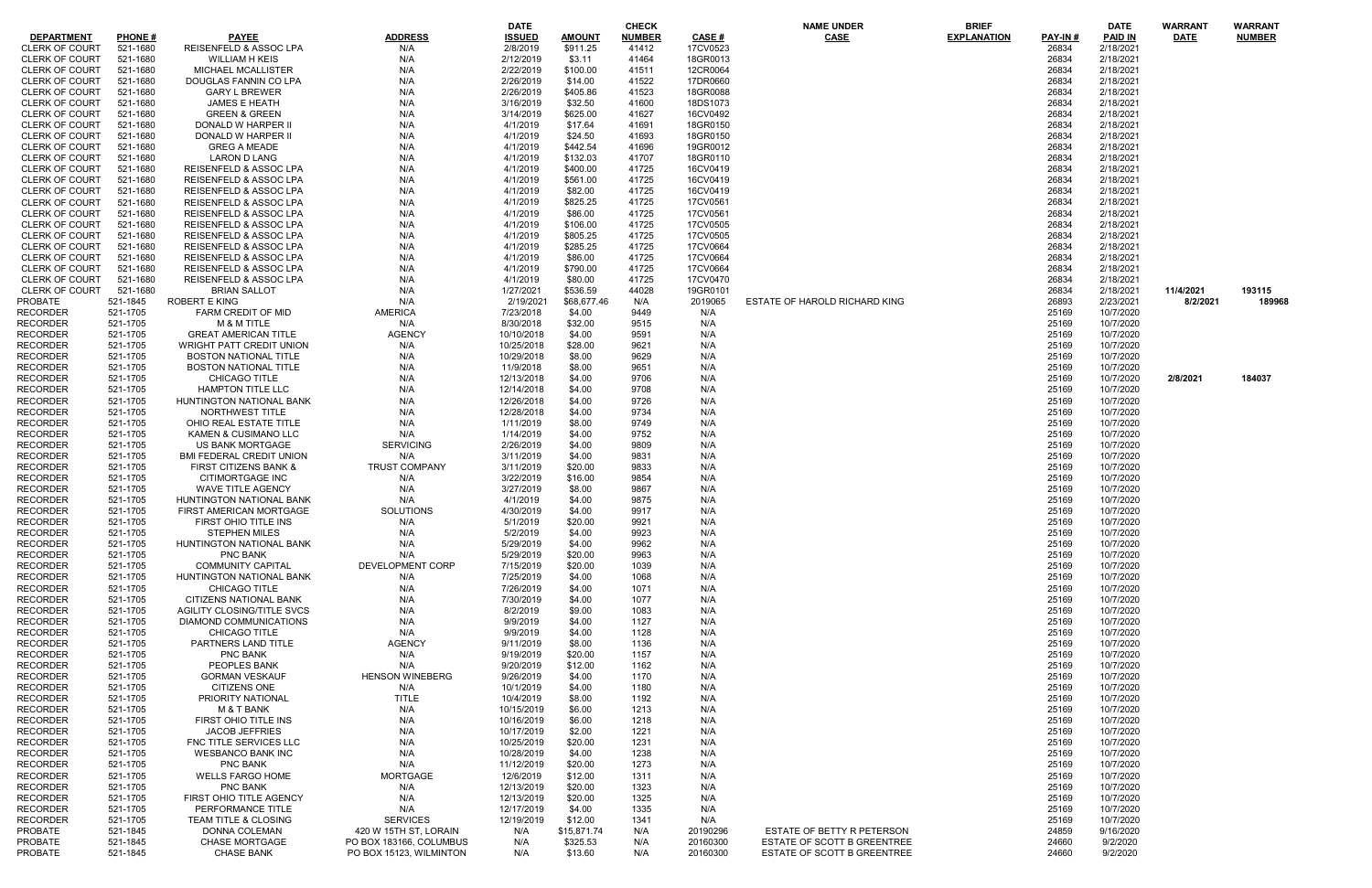|                         |               |                                   |                            | <b>DATE</b>   |               | <b>CHECK</b>  |                | <b>NAME UNDER</b>            | <b>BRIEF</b>       |                | <b>DATE</b>    | WARRANT     | WARRANT       |
|-------------------------|---------------|-----------------------------------|----------------------------|---------------|---------------|---------------|----------------|------------------------------|--------------------|----------------|----------------|-------------|---------------|
| <b>DEPARTMENT</b>       | <b>PHONE#</b> | <b>PAYEE</b>                      | <b>ADDRESS</b>             | <b>ISSUED</b> | <b>AMOUNT</b> | <b>NUMBER</b> | CASE #         | <b>CASE</b>                  | <b>EXPLANATION</b> | <b>PAY-IN#</b> | <b>PAID IN</b> | <b>DATE</b> | <b>NUMBER</b> |
| <b>PROBATE</b>          | 521-1845      | <b>SLATE FROM CHASE</b>           | PO BOX 15123, WILMINTON    | N/A           | \$59.43       | N/A           | 20160300       | ESTATE OF SCOTT B GREENTREE  |                    | 24660          | 9/2/2020       |             |               |
|                         |               |                                   |                            |               |               |               |                |                              |                    |                |                |             |               |
| <b>PROBATE</b>          | 521-1845      | CREDIT UNION OF OHIO              | 5500 BRITTON PKWY, HILLARD | N/A           | \$40.23       | N/A           | 20160300       | ESTATE OF SCOTT B GREENTREE  |                    | 24660          | 9/2/2020       |             |               |
| <b>PROBATE</b>          | 521-1845      | PREMIER HEALTH                    | 136 S LUDLOW, DAYTON       | N/A           | \$1.08        | N/A           | 20160300       | ESTATE OF SCOTT B GREENTREE  |                    | 24660          | 9/2/2020       |             |               |
| PROBATE                 | 521-1845      | <b>SYNCHRONY BANK</b>             | PO BOX 960013, FLORIDA     | N/A           | \$2.63        | N/A           | 20160300       | ESTATE OF SCOTT B GREENTREE  |                    | 24660          | 9/2/2020       |             |               |
| <b>PROBATE</b>          | 521-1845      | <b>CAPITAL ONE</b>                | PO BOX 6492, ILLNOIS       | N/A           | \$20.53       | N/A           | 20160300       | ESTATE OF SCOTT B GREENTREE  |                    | 24660          | 9/2/2020       |             |               |
|                         |               |                                   |                            |               |               |               |                |                              |                    |                |                |             |               |
| PROBATE                 | 521-1845      | <b>COMMUNITY MERCY HEALTH</b>     | PO BOX 688, SPRINGFIELD    | N/A           | \$13.23       | N/A           | 20160300       | ESTATE OF SCOTT B GREENTREE  |                    | 24660          | 9/2/2020       |             |               |
| <b>PROBATE</b>          | 521-1845      | <b>CBS GROUP</b>                  | 1309 TECHNOLOGY, IOWA      | N/A           | \$2.62        | N/A           | 20160300       | ESTATE OF SCOTT B GREENTREE  |                    | 24660          | 9/2/2020       |             |               |
| <b>PROBATE</b>          | 521-1845      | <b>COLUMBIA GAS OF OHIO</b>       | PO BOX 742510, CINCINNATI  | N/A           | \$1.68        | N/A           | 20160300       | ESTATE OF SCOTT B GREENTREE  |                    | 24660          | 9/2/2020       |             |               |
| <b>PROBATE</b>          | 521-1845      | ASSOCIATED CREDIT SVCS            | PO BOX 5171, MA            | N/A           | \$2.20        | N/A           | 20160300       | ESTATE OF SCOTT B GREENTREE  |                    | 24660          | 9/2/2020       |             |               |
|                         |               |                                   |                            |               |               |               |                |                              |                    |                |                |             |               |
| <b>PROBATE</b>          | 521-1845      | ARMAND LAW GROUP                  | 8668 SPRING MOUNTAIN, NV   | N/A           | \$0.89        | N/A           | 20160300       | ESTATE OF SCOTT B GREENTREE  |                    | 24660          | 9/2/2020       |             |               |
| <b>CLERK OF COURT</b>   | 521-1680      | <b>RONALD L STEWART</b>           | N/A                        | N/A           | \$8,089.59    | N/A           | 12IR0042       |                              |                    | 23582          | 6/15/2020      | 2/26/2021   | 184605        |
| <b>CLERK OF COURT</b>   | 521-1680      | <b>CHARLES STIDHAM</b>            | N/A                        | N/A           | \$6,831.96    | N/A           | 95CV0673       |                              |                    | 24486          | 8/20/2020      |             |               |
| <b>CLERK OF COURT</b>   | 521-1680      | <b>ROSA ROBINSON</b>              | N/A                        | N/A           | \$4,742.47    | N/A           | 96CV0368       |                              |                    | 24486          | 8/20/2020      |             |               |
|                         |               |                                   |                            |               |               |               |                |                              |                    |                |                |             |               |
| CLERK OF COURT          | 521-1680      | <b>ELAINE SNYDER</b>              | N/A                        | N/A           | \$2,501.07    | N/A           | 15IR0027       |                              |                    | 24486          | 8/20/2020      |             |               |
| <b>CLERK OF COURT</b>   | 521-1680      | <b>BRENDA SWARTWOUT</b>           | N/A                        | N/A           | \$4,030.83    | N/A           | 15IR0047       |                              |                    | 24486          | 8/20/2020      |             |               |
| CLERK OF COURT          | 521-1680      | <b>LORNA D PALMER</b>             | N/A                        | N/A           | \$2,589.10    | N/A           | 16IR0012       |                              |                    | 24486          | 8/20/2020      |             |               |
| <b>CLERK OF COURT</b>   | 521-1680      | <b>DUSTYN WHITT</b>               | N/A                        | N/A           | \$6,362.48    | N/A           | 16IR0005       |                              |                    | 24486          | 8/20/2020      |             |               |
|                         |               |                                   |                            |               |               |               |                |                              |                    |                |                |             |               |
| <b>CLERK OF COURT</b>   | 521-1680      | <b>JAMES GALE</b>                 | N/A                        | N/A           | \$49,141.05   | N/A           | 19IR0011       |                              |                    | 24486          | 8/20/2020      |             |               |
| <b>CLERK OF COURT</b>   | 521-1680      | <b>ELAINE SNYDER</b>              | N/A                        | N/A           | \$28.00       | N/A           | 15IR0027       |                              |                    | 24486          | 8/20/2020      |             |               |
| <b>CLERK OF COURT</b>   | 521-1680      | <b>SHARON GRAU</b>                | N/A                        | N/A           | \$22,926.68   | N/A           | 18IR0055       |                              |                    | 23076          | 5/5/2020       | 10/23/2020  | 179686        |
| <b>CLERK OF COURT</b>   | 521-1680      | <b>WILLIAM J GLADMAN</b>          | N/A                        | N/A           | \$2,463.83    | N/A           | 18IR0111       |                              |                    | 23076          | 5/5/2020       |             |               |
|                         |               |                                   |                            |               |               |               |                |                              |                    |                |                |             |               |
| <b>CLERK OF COURT</b>   | 521-1680      | RALPH DOVER JR                    | N/A                        | N/A           | \$4,248.69    | N/A           | 18IR0087       |                              |                    | 23076          | 5/5/2020       |             |               |
| <b>CLERK OF COURT</b>   | 521-1680      | <b>JUSTIN LOWE</b>                | N/A                        | N/A           | \$22,375.54   | N/A           | 18IR0029       |                              |                    | 23076          | 5/5/2020       |             |               |
| <b>CLERK OF COURT</b>   | 521-1680      | <b>ROBERT ROTH</b>                | N/A                        | N/A           | \$4,736.96    | N/A           | 17IR0029       |                              |                    | 23076          | 5/5/2020       |             |               |
| <b>CLERK OF COURT</b>   | 521-1680      | <b>JENNIFER ADAMS</b>             | N/A                        | N/A           | \$24,835.86   | N/A           | 17IR0016       |                              |                    | 23076          | 5/5/2020       | 9/1/2021    | 191120        |
|                         |               |                                   |                            |               |               |               |                |                              |                    |                |                |             |               |
| <b>CLERK OF COURT</b>   | 521-1680      | <b>CONNIE BOLIN</b>               | N/A                        | N/A           | \$13,168.45   | N/A           | 17OR0001       |                              |                    | 23076          | 5/5/2020       | 10/13/2021  | 192190        |
| <b>CLERK OF COURT</b>   | 521-1680      | ALEXANDRIA NUSS                   | N/A                        | N/A           | \$3,379.43    | N/A           | 16IR0068       |                              |                    | 23076          | 5/5/2020       |             |               |
| <b>CLERK OF COURT</b>   | 521-1680      | UNKNOWN HEIRS                     | N/A                        | N/A           | \$1,220.78    | N/A           | 16IR0062       | <b>MARY LOUISE DECKER</b>    |                    | 23076          | 5/5/2020       | 2/26/2021   | 184606        |
| <b>CLERK OF COURT</b>   | 521-1680      | <b>UNKNOWN HEIRS</b>              | N/A                        | N/A           | \$9,863.40    | N/A           | 16IR0062       | <b>MARY LOUISE DECKER</b>    |                    | 23076          | 5/5/2020       | 11/3/2021   | 193090        |
|                         |               |                                   |                            |               |               |               |                |                              |                    |                |                |             |               |
| <b>CLERK OF COURT</b>   | 521-1680      | <b>JOHN FISHER</b>                | N/A                        | N/A           | \$4,347.52    | N/A           | 16IR0043       |                              |                    | 23076          | 5/5/2020       | 5/26/2022   | 200777        |
| <b>CLERK OF COURT</b>   | 521-1680      | UNKNOWN HEIRS                     | N/A                        | N/A           | \$2,575.67    | N/A           | 16IR0040       | <b>LARRY DAILY</b>           |                    | 23076          | 5/5/2020       |             |               |
| <b>CLERK OF COURT</b>   | 521-1680      | <b>UNKNOWN HEIRS</b>              | N/A                        | N/A           | \$1,667.45    | N/A           | 16IR0039       | <b>LARRY DAILY</b>           |                    | 23076          | 5/5/2020       |             |               |
| <b>CLERK OF COURT</b>   | 521-1680      | <b>MELISSA PERNELL</b>            | N/A                        | N/A           | \$33,986.56   | N/A           | 16IR0011       |                              |                    | 23076          | 5/5/2020       | 2/26/2021   | 184606        |
|                         |               |                                   |                            |               |               |               |                |                              |                    |                |                |             |               |
| CLERK OF COURT          | 521-1680      | KIMBERLY CHAMBERLIN               | N/A                        | 1/10/2018     | \$1.50        | 39927         | 17DS1014       |                              |                    | 22771          | 4/6/2020       |             |               |
| CLERK OF COURT          | 521-1680      | <b>JUSTIN MUMFORD</b>             | N/A                        | 1/29/2018     | \$257.91      | 39981         | 17GR0107       |                              |                    | 22771          | 4/6/2020       |             |               |
| <b>CLERK OF COURT</b>   | 521-1680      | SPRINGFIELD NEWS SUN              | N/A                        | 1/31/2017     | \$5,811.89    | 39987         | <b>JAN EOM</b> |                              |                    | 22771          | 4/6/2020       |             |               |
| <b>CLERK OF COURT</b>   | 521-1680      | LAW OFFICE OF RAYMOND             | <b>DECKER</b>              | 3/14/2018     | \$529.49      | 40136         | 16CV0747       | 17CV0448                     |                    | 22771          | 4/6/2020       |             |               |
| <b>CLERK OF COURT</b>   | 521-1680      | <b>GEORGE KEIS</b>                | N/A                        | 3/20/2018     | \$1,227.73    | 40180         |                | MULTIPLE 24                  |                    | 22771          | 4/6/2020       |             |               |
|                         |               |                                   |                            |               |               |               |                |                              |                    |                |                |             |               |
| <b>CLERK OF COURT</b>   | 521-1680      | SHAPERO & ROLOFF CO               | N/A                        | 3/28/2018     | \$288.00      | 40217         | 16CV0191       |                              |                    | 22771          | 4/6/2020       |             |               |
| <b>CLERK OF COURT</b>   | 521-1680      | <b>GEORGE KEIS</b>                | N/A                        | 4/26/2018     | \$110.17      | 40294         | 17CV0689       |                              |                    | 22771          | 4/6/2020       |             |               |
| <b>CLERK OF COURT</b>   | 521-1680      | <b>GEORGE KEIS</b>                | N/A                        | 5/24/2018     | \$288.00      | 40358         | 17CV0697       |                              |                    | 22771          | 4/6/2020       |             |               |
| CLERK OF COURT          | 521-1680      | JEFFREY J SAHND                   | N/A                        | 6/4/2018      | \$6.08        | 40389         | 18DR0102       |                              |                    | 22771          | 4/6/2020       |             |               |
|                         |               |                                   |                            |               |               |               |                |                              |                    |                |                |             |               |
| <b>CLERK OF COURT</b>   | 521-1680      | <b>JAMEY R GRIDER</b>             | N/A                        | 8/10/2018     | \$21.50       | 40472         | 18DS0461       |                              |                    | 22771          | 4/6/2020       |             |               |
| CLERK OF COURT 521-1680 |               | <b>SHAWN MICHAEL SMITH</b>        | N/A                        | 8/15/2018     | \$21.50       | 40482         | 18DS0502       |                              |                    | 22771          | 4/6/2020       |             |               |
| CLERK OF COURT 521-1680 |               | KIMMIE J MILLS                    | N/A                        | 8/15/2018     | \$17.26       | 40488         | 18DR0143       |                              |                    | 22771          | 4/6/2020       |             |               |
| <b>CLERK OF COURT</b>   | 521-1680      | <b>JORDAN MICHAEL MILLER</b>      | N/A                        | 8/27/2018     | \$27.00       | 40513         | 09CR0173A      |                              |                    | 22771          | 4/6/2020       |             |               |
| <b>CLERK OF COURT</b>   |               | <b>KEVIN D BARKER</b>             | N/A                        |               |               |               | 18DS0591       |                              |                    | 22771          | 4/6/2020       |             |               |
|                         | 521-1680      |                                   |                            | 9/6/2018      | \$6.50        | 40556         |                |                              |                    |                |                |             |               |
| <b>CLERK OF COURT</b>   | 521-1680      | <b>DEAN E HINES</b>               | N/A                        | 9/21/2018     | \$27.00       | 40571         | 17DR0287       |                              |                    | 22771          | 4/6/2020       |             |               |
| CLERK OF COURT 521-1680 |               | DYER GARAFALO MANN                | & SCHULTZ                  | 10/2/2018     | \$288.00      | 40623         | 16CV0512       |                              |                    | 22771          | 4/6/2020       |             |               |
| <b>CLERK OF COURT</b>   | 521-1680      | ALLBERY CROSS FOGARTY             | N/A                        | 10/4/2018     | \$650.00      | 40624         | 14CV0733       |                              |                    | 22771          | 4/6/2020       |             |               |
| <b>CLERK OF COURT</b>   | 521-1680      | <b>LESLIE GROUT</b>               | N/A                        | 10/3/2018     | \$288.00      | 40634         | 16CV0399       |                              |                    | 22771          | 4/6/2020       |             |               |
|                         |               |                                   |                            |               |               |               |                |                              |                    |                |                |             |               |
| CLERK OF COURT          | 521-1680      | ROETZEL & ANDRESS                 | N/A                        | 10/4/2018     | \$2,305.00    | 40642         | 14CV0601       |                              |                    | 22771          | 4/6/2020       |             |               |
| CLERK OF COURT          | 521-1680      | CACH LLC                          | N/A                        | 10/9/2018     | \$44.03       | 40653         | 15CV0600       |                              |                    | 22771          | 4/6/2020       |             |               |
| <b>CLERK OF COURT</b>   | 521-1680      | FELTY & LEMBRIGHT CO LPA          | N/A                        | 10/9/2018     | \$2,951.00    | 40659         | 15CV0591       | 15CV0611                     |                    | 22771          | 4/6/2020       |             |               |
| CLERK OF COURT          | 521-1680      | <b>STENGER &amp; STENGER</b>      | N/A                        | 10/5/2018     | \$288.00      | 40673         | 15CV0355       |                              |                    | 22771          | 4/6/2020       |             |               |
|                         |               |                                   |                            |               |               |               |                |                              |                    |                |                |             |               |
| CLERK OF COURT          | 521-1680      | FELTY & LEMBRIGHT CO LPA          | N/A                        | 10/11/2018    | \$5,171.00    | 40692         | 16CV0757       | 17CV0192                     |                    | 22771          | 4/6/2020       |             |               |
| CLERK OF COURT          | 521-1680      | <b>GERNER &amp; KEARNS CP LPA</b> | N/A                        | 10/11/2018    | \$1,238.00    | 40708         | 17CV0102       |                              |                    | 22771          | 4/6/2020       |             |               |
| <b>CLERK OF COURT</b>   | 521-1680      | <b>REISENFELD &amp; ASSOC LPA</b> | N/A                        | 11/2/2018     | \$324.05      | 40780         | 15CV0308       | 16CV0085                     |                    | 22771          | 4/6/2020       |             |               |
| CLERK OF COURT          | 521-1680      | ROSALIND Y DAVIS                  | N/A                        | 12/4/2018     | \$45.00       | 40804         | 97CR0271       |                              |                    | 22771          | 4/6/2020       |             |               |
|                         |               |                                   |                            |               |               |               |                |                              |                    |                |                |             |               |
| JUVENILE COURT          | 521-1600      | <b>BRITTANY LIVELY</b>            | 1719 KENWOOD AVE, SPFLD    | N/A           | \$100.00      | N/A           | N/A            | OVERPAYMENT OF RESTITUTION   |                    | 22367          | 3/3/2020       |             |               |
| <b>PROBATE</b>          | 521-1845      | JOEL WALKER JR                    | N/A                        | N/A           | \$3,542.19    | N/A           | 20190064       | ESTATE OF DONALD L WALKER SR |                    | 21892          | 1/29/2020      |             |               |
| PROBATE                 | 521-1845      | <b>TYANN M ROBERTS</b>            | N/A                        | 8/14/2019     | \$10,963.29   | N/A           | 20180552       | ESTATE OF MARTHA V ROBERTS   |                    | 21335          | 12/16/2019     |             |               |
| <b>RECORDER</b>         | 521-1705      | HUNTINGTON NATIONAL BANK          | N/A                        | 7/7/2016      | \$4.00        | 7933          | N/A            |                              |                    | 20183          | 9/19/2019      |             |               |
| <b>RECORDER</b>         | 521-1705      | <b>SERVICE LINK</b>               | N/A                        | 7/26/2016     | \$20.00       | 7978          | N/A            |                              |                    | 20183          | 9/19/2019      |             |               |
|                         |               |                                   |                            |               |               |               |                |                              |                    |                |                |             |               |
| <b>RECORDER</b>         | 521-1705      | JEREMY DOYLE                      | N/A                        | 8/9/2016      | \$2.53        | 8006          | N/A            |                              |                    | 20183          | 9/19/2019      |             |               |
| <b>RECORDER</b>         | 521-1705      | ELITE LAND TITLE                  | N/A                        | 8/25/2016     | \$4.00        | 8028          | N/A            |                              |                    | 20183          | 9/19/2019      |             |               |
| <b>RECORDER</b>         | 521-1705      | HUNTINGTON NATIONAL BANK          | N/A                        | 9/9/2016      | \$4.00        | 8051          | N/A            |                              |                    | 20183          | 9/19/2019      |             |               |
| <b>RECORDER</b>         | 521-1705      | <b>GREAT AMERICAN TITLE AG</b>    | N/A                        | 10/6/2016     | \$24.00       | 8101          | N/A            |                              |                    | 20183          | 9/19/2019      |             |               |
|                         |               |                                   |                            |               |               |               |                |                              |                    |                |                |             |               |
| <b>RECORDER</b>         | 521-1705      | <b>QUALITY CHOICE TITLE</b>       | N/A                        | 10/7/2016     | \$20.00       | 8104          | N/A            |                              |                    | 20183          | 9/19/2019      |             |               |
| <b>RECORDER</b>         | 521-1705      | DISTRICT ATTORNEY OFFICE          | N/A                        | 10/26/2016    | \$1.30        | 8135          | N/A            |                              |                    | 20183          | 9/19/2019      |             |               |
| <b>RECORDER</b>         | 521-1705      | CHICAGO TITLE                     | N/A                        | 12/26/2016    | \$8.00        | 8440          | N/A            |                              |                    | 20183          | 9/19/2019      |             |               |
| <b>RECORDER</b>         | 521-1705      | <b>NATIONAL LINK</b>              | N/A                        | 12/19/2016    | \$8.00        | 8451          | N/A            |                              |                    | 20183          | 9/19/2019      |             |               |
| <b>RECORDER</b>         | 521-1705      | HUNTINGTON NATIONAL BANK          | N/A                        | 1/3/2017      | \$4.00        | 8457          | N/A            |                              |                    | 20183          | 9/19/2019      |             |               |
|                         |               |                                   |                            |               |               |               |                |                              |                    |                |                |             |               |
| <b>RECORDER</b>         | 521-1705      | ORION FINANCIAL GROUP             | N/A                        | 1/3/2017      | \$40.00       | 8458          | N/A            |                              |                    | 20183          | 9/19/2019      |             |               |

|                | DATE                 | WARRANT    | WARRANT       |
|----------------|----------------------|------------|---------------|
| PAY-IN#        | PAID IN              | DATE       | <b>NUMBER</b> |
| 24660          | 9/2/2020             |            |               |
| 24660          | 9/2/2020             |            |               |
| 24660<br>24660 | 9/2/2020<br>9/2/2020 |            |               |
| 24660          | 9/2/2020             |            |               |
| 24660          | 9/2/2020             |            |               |
| 24660          | 9/2/2020             |            |               |
| 24660          | 9/2/2020             |            |               |
| 24660          | 9/2/2020             |            |               |
| 24660          | 9/2/2020             |            |               |
| 23582          | 6/15/2020            | 2/26/2021  | 184605        |
| 24486          | 8/20/2020            |            |               |
| 24486          | 8/20/2020            |            |               |
| 24486          | 8/20/2020            |            |               |
| 24486          | 8/20/2020            |            |               |
| 24486          | 8/20/2020            |            |               |
| 24486          | 8/20/2020            |            |               |
| 24486          | 8/20/2020            |            |               |
| 24486          | 8/20/2020            |            |               |
| 23076          | 5/5/2020             | 10/23/2020 | 179686        |
| 23076<br>23076 | 5/5/2020<br>5/5/2020 |            |               |
| 23076          | 5/5/2020             |            |               |
| 23076          | 5/5/2020             |            |               |
| 23076          | 5/5/2020             | 9/1/2021   | 191120        |
| 23076          | 5/5/2020             | 10/13/2021 | 192190        |
| 23076          | 5/5/2020             |            |               |
| 23076          | 5/5/2020             | 2/26/2021  | 184606        |
| 23076          | 5/5/2020             | 11/3/2021  | 193090        |
| 23076          | 5/5/2020             | 5/26/2022  | 200777        |
| 23076          | 5/5/2020             |            |               |
| 23076          | 5/5/2020             |            |               |
| 23076          | 5/5/2020             | 2/26/2021  | 184606        |
| 22771          | 4/6/2020             |            |               |
| 22771          | 4/6/2020             |            |               |
| 22771          | 4/6/2020             |            |               |
| 22771          | 4/6/2020             |            |               |
| 22771          | 4/6/2020             |            |               |
| 22771          | 4/6/2020             |            |               |
| 22771<br>22771 | 4/6/2020<br>4/6/2020 |            |               |
| 22771          | 4/6/2020             |            |               |
| 22771          | 4/6/2020             |            |               |
| 22771          | 4/6/2020             |            |               |
| 22771          | 4/6/2020             |            |               |
| 22771          | 4/6/2020             |            |               |
| 22771          | 4/6/2020             |            |               |
| 22771          | 4/6/2020             |            |               |
| 22771          | 4/6/2020             |            |               |
| 22771          | 4/6/2020             |            |               |
| 22771          | 4/6/2020             |            |               |
| 22771          | 4/6/2020             |            |               |
| 22771          | 4/6/2020             |            |               |
| 22771          | 4/6/2020             |            |               |
| 22771<br>22771 | 4/6/2020             |            |               |
| 22771          | 4/6/2020<br>4/6/2020 |            |               |
| 22771          | 4/6/2020             |            |               |
| 22771          | 4/6/2020             |            |               |
| 22367          | 3/3/2020             |            |               |
| 21892          | 1/29/2020            |            |               |
| 21335          | 12/16/2019           |            |               |
| 20183          | 9/19/2019            |            |               |
| 20183          | 9/19/2019            |            |               |
| 20183          | 9/19/2019            |            |               |
| 20183          | 9/19/2019            |            |               |
| 20183          | 9/19/2019            |            |               |
| 20183          | 9/19/2019            |            |               |
| 20183          | 9/19/2019            |            |               |
| 20183          | 9/19/2019            |            |               |
| 20183          | 9/19/2019            |            |               |
| 20183          | 9/19/2019            |            |               |
| 20183          | 9/19/2019            |            |               |
| 20183          | 9/19/2019            |            |               |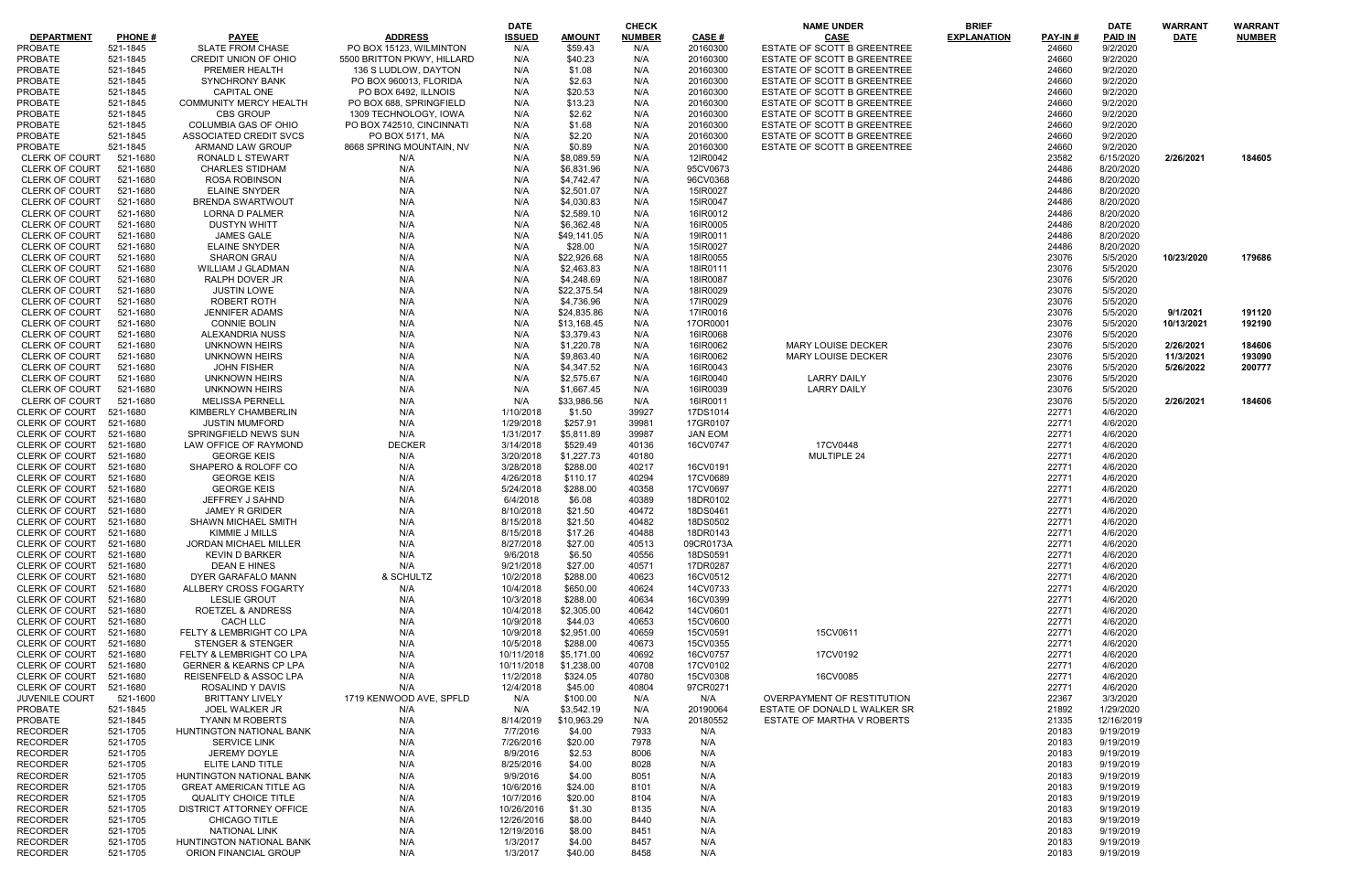|                         |               |                                   |                     | <b>DATE</b>   |            | <b>CHECK</b>  |          | <b>NAME UNDER</b>               | <b>BRIEF</b>          |          | <b>DATE</b>    | <b>WARRANT</b> | <b>WARRANT</b> |
|-------------------------|---------------|-----------------------------------|---------------------|---------------|------------|---------------|----------|---------------------------------|-----------------------|----------|----------------|----------------|----------------|
| <b>DEPARTMENT</b>       | <b>PHONE#</b> | <b>PAYEE</b>                      | <b>ADDRESS</b>      | <b>ISSUED</b> | AMOUNT     | <b>NUMBER</b> | CASE#    | <b>CASE</b>                     | <b>EXPLANATION</b>    | PAY-IN # | <b>PAID IN</b> | <b>DATE</b>    | <b>NUMBER</b>  |
| <b>RECORDER</b>         | 521-1705      | SECURITY CONNECTIONS INC          | N/A                 | 1/30/2017     | \$8.00     | 8509          | N/A      |                                 |                       | 20183    | 9/19/2019      |                |                |
| <b>RECORDER</b>         | 521-1705      | NATIONWIDE TITLE CLEARING         | N/A                 | 2/16/2017     | \$8.00     | 8539          | N/A      |                                 |                       | 20183    | 9/19/2019      |                |                |
| <b>RECORDER</b>         | 521-1705      | <b>CONSUMER LOAN CENTER</b>       | N/A                 | 3/16/2017     | \$20.00    | 8590          | N/A      |                                 |                       | 20183    | 9/19/2019      |                |                |
| <b>RECORDER</b>         | 521-1705      | <b>MASTERS PROPERTY INVEST</b>    | N/A                 | 4/10/2017     | \$0.51     | 8639          | N/A      |                                 |                       | 20183    | 9/19/2019      |                |                |
| <b>RECORDER</b>         | 521-1705      | <b>FIDELITY LAWYERS TITLE</b>     | N/A                 | 4/24/2017     | \$8.00     | 8666          | N/A      |                                 |                       | 20183    | 9/19/2019      |                |                |
| <b>RECORDER</b>         | 521-1705      | <b>CENTURY NATIONAL BANK</b>      | N/A                 | 5/12/2017     | \$4.00     | 8703          | N/A      |                                 |                       | 20183    | 9/19/2019      |                |                |
| <b>RECORDER</b>         | 521-1705      | HUNTINGTON NATIONAL BANK          | N/A                 | 5/20/2017     | \$2.00     | 8734          | N/A      |                                 |                       | 20183    | 9/19/2019      |                |                |
| <b>RECORDER</b>         | 521-1705      | HUNTINGTON NATIONAL BANK          | N/A                 | 7/17/2017     | \$4.00     | 8813          | N/A      |                                 |                       | 20183    | 9/19/2019      |                |                |
| <b>RECORDER</b>         | 521-1705      | ALL STAR TITLE                    | N/A                 | 7/18/2017     | \$12.00    | 8820          | N/A      |                                 |                       | 20183    | 9/19/2019      |                |                |
| <b>RECORDER</b>         | 521-1705      | HUNTINGTON NATIONAL BANK          | N/A                 | 7/21/2017     | \$4.00     | 8827          | N/A      |                                 |                       | 20183    | 9/19/2019      |                |                |
| <b>RECORDER</b>         | 521-1705      | HUNTINGTON NATIONAL BANK          | N/A                 | 7/31/2017     | \$4.00     | 8839          | N/A      |                                 |                       | 20183    | 9/19/2019      |                |                |
| <b>RECORDER</b>         | 521-1705      | <b>WESBANCO BANK INC</b>          | N/A                 | 7/31/2017     | \$4.00     | 8841          | N/A      |                                 |                       | 20183    | 9/19/2019      |                |                |
| <b>RECORDER</b>         | 521-1705      | <b>PNC BANK</b>                   | N/A                 | 8/2/2017      | \$20.00    | 8849          | N/A      |                                 |                       | 20183    | 9/19/2019      |                |                |
| <b>RECORDER</b>         | 521-1705      | HONDA FEDERAL CREDIT UN           | N/A                 | 8/24/2017     | \$4.00     | 8896          | N/A      |                                 |                       | 20183    | 9/19/2019      |                |                |
| <b>RECORDER</b>         | 521-1705      | <b>FIRST AMERICAN</b>             | N/A                 | 8/30/2017     | \$8.00     | 8907          | N/A      |                                 |                       | 20183    | 9/19/2019      |                |                |
| <b>RECORDER</b>         | 521-1705      | STEWART TITLE/COLUMBUS            | N/A                 | 9/11/2017     | \$4.00     | 8927          | N/A      |                                 |                       | 20183    | 9/19/2019      |                |                |
| <b>RECORDER</b>         | 521-1705      | UNION SAVINGS BANK                | N/A                 | 9/20/2017     | \$4.00     | 8947          | N/A      |                                 |                       | 20183    | 9/19/2019      |                |                |
| <b>RECORDER</b>         | 521-1705      | SECURE TITLE SERVICES LTD         | N/A                 | 9/25/2017     | \$4.00     | 8954          | N/A      |                                 |                       | 20183    | 9/19/2019      |                |                |
| <b>RECORDER</b>         | 521-1705      | UNION SAVINGS BANK                | N/A                 | 10/10/2017    | \$4.00     | 8981          | N/A      |                                 |                       | 20183    | 9/19/2019      |                |                |
|                         |               |                                   |                     |               |            |               | N/A      |                                 |                       |          |                |                |                |
| <b>RECORDER</b>         | 521-1705      | NORTHWEST TITLE                   | N/A                 | 10/27/2017    | \$3.02     | 9007          |          |                                 |                       | 20183    | 9/19/2019      |                |                |
| <b>RECORDER</b>         | 521-1705      | SUPERIOR CREDIT UNION             | N/A                 | 10/30/2017    | \$4.00     | 9011          | N/A      |                                 |                       | 20183    | 9/19/2019      |                |                |
| <b>RECORDER</b>         | 521-1705      | SECURITY CONNECTIONS INC          | N/A                 | 12/7/2017     | \$4.00     | 9079          | N/A      |                                 |                       | 20183    | 9/19/2019      |                |                |
| <b>RECORDER</b>         | 521-1705      | TITLE WAVE AGENCY                 | N/A                 | 12/11/2017    | \$8.00     | 9084          | N/A      |                                 |                       | 20183    | 9/19/2019      |                |                |
| <b>RECORDER</b>         | 521-1705      | SECURITY CONNECTIONS INC          | N/A                 | 12/19/2017    | \$4.00     | 9098          | N/A      |                                 |                       | 20183    | 9/19/2019      |                |                |
| <b>RECORDER</b>         | 521-1705      | <b>BMI FEDERAL CREDIT UNION</b>   | N/A                 | 12/22/2017    | \$4.00     | 9109          | N/A      |                                 |                       | 20183    | 9/19/2019      |                |                |
| <b>RECORDER</b>         | 521-1705      | AGILITY CLOSING/TITLE SVCS        | N/A                 | 1/12/2018     | \$1.00     | 9136          | N/A      |                                 |                       | 20183    | 9/19/2019      |                |                |
| <b>RECORDER</b>         | 521-1705      | <b>TALON TITLE AGENCY</b>         | N/A                 | 2/13/2018     | \$8.00     | 9181          | N/A      |                                 |                       | 20183    | 9/19/2019      |                |                |
| <b>RECORDER</b>         | 521-1705      | FIRST AMERICAN MORTGAGE           | N/A                 | 2/20/2018     | \$4.00     | 9193          | N/A      |                                 |                       | 20183    | 9/19/2019      |                |                |
| <b>RECORDER</b>         | 521-1705      | <b>AGRI BUSINESS FINANCE</b>      | N/A                 | 4/6/2018      | \$8.00     | 9271          | N/A      |                                 |                       | 20183    | 9/19/2019      |                |                |
| <b>RECORDER</b>         | 521-1705      | NORTHWEST TITLE AGENCY            | N/A                 | 5/17/2017     | \$8.00     | 9343          | N/A      |                                 |                       | 20183    | 9/19/2019      |                |                |
| <b>RECORDER</b>         | 521-1705      | HUNTINGTON NATIONAL BANK          | N/A                 | 5/21/2018     | \$4.00     | 9349          | N/A      |                                 |                       | 20183    | 9/19/2019      |                |                |
| <b>RECORDER</b>         | 521-1705      | HUNTINGTON NATIONAL BANK          | N/A                 | 5/25/2017     | \$4.00     | 9359          | N/A      |                                 |                       | 20183    | 9/19/2019      |                |                |
| <b>RECORDER</b>         | 521-1705      | <b>PNC BANK</b>                   | N/A                 | 6/18/2018     | \$20.00    | 9396          | N/A      |                                 |                       | 20183    | 9/19/2019      |                |                |
| <b>RECORDER</b>         | 521-1705      | OLD FORT BANKING CO               | N/A                 | 6/25/2018     | \$8.00     | 9407          | N/A      |                                 |                       | 20183    | 9/19/2019      |                |                |
| <b>RECORDER</b>         | 521-1705      | <b>WESBANCO BANK INC</b>          | N/A                 | 6/27/2018     | \$4.00     | 9414          | N/A      |                                 |                       | 20183    | 9/19/2019      |                |                |
| <b>PROBATE</b>          | 521-1845      | <b>SETH BRAZEAL</b>               | N/A                 | N/A           | \$3,282.34 | N/A           | 20180052 | <b>ESTATE OF JUANITA WIGTON</b> |                       | 20191    | 9/18/2019      |                |                |
| <b>PROBATE</b>          | 521-1845      | <b>KASS BRAZEAL</b>               | N/A                 | N/A           | \$3,282.34 | N/A           | 20180052 | ESTATE OF JUANITA WIGTON        |                       | 20191    | 9/18/2019      |                |                |
| <b>JUVENILE COURT</b>   | 521-1600      | <b>JOSEPH TAYLOR</b>              | 4499 N RANGELINE RD | N/A           | \$2.00     | N/A           | N/A      |                                 | <b>OVERPAYMT COST</b> | 17592    | 3/8/2019       |                |                |
| <b>CLERK OF COURT</b>   | 521-1680      | ANDREA SEIELSTAD                  | N/A                 | 1/19/2017     | \$23.75    | 38620         | 16CA0041 |                                 |                       | 17353    | 2/22/2019      |                |                |
| CLERK OF COURT          | 521-1680      | JOHN D CLUNK                      | N/A                 | 2/3/2017      | \$1,780.00 | 38689         | 14CV0068 |                                 |                       | 17353    | 2/22/2019      |                |                |
| CLERK OF COURT          | 521-1680      | JOHN D CLUNK                      | N/A                 | 2/3/2017      | \$1,261.00 | 38689         | 14CV0278 |                                 |                       | 17353    | 2/22/2019      |                |                |
| CLERK OF COURT 521-1680 |               | JOHN D CLUNK                      | N/A                 | 2/3/2017      | \$60.00    | 38689         | 07CV0945 |                                 |                       | 17353    | 2/22/2019      |                |                |
| CLERK OF COURT 521-1680 |               | <b>JOHN D CLUNK</b>               | N/A                 | 2/3/2017      | \$1,977.25 | 38689         | 13CV1010 |                                 |                       | 17353    | 2/22/2019      |                |                |
| CLERK OF COURT 521-1680 |               | JOHN D CLUNK                      | N/A                 | 2/3/2017      | \$6.05     | 38689         | 14CV0598 |                                 |                       | 17353    | 2/22/2019      |                |                |
| CLERK OF COURT 521-1680 |               | REISENFELD & ASSOC LPA            | N/A                 | 2/3/2017      | \$40.47    | 38690         | 06CV1285 |                                 |                       | 17353    | 2/22/2019      |                |                |
| CLERK OF COURT 521-1680 |               | <b>REISENFELD &amp; ASSOC LPA</b> | N/A                 | 2/3/2017      | \$28.00    | 38690         | 05CV0854 |                                 |                       | 17353    | 2/22/2019      |                |                |
| CLERK OF COURT 521-1680 |               | REISENFELD & ASSOC LPA            | N/A                 | 2/3/2017      | \$282.51   | 38690         | 06CV1335 |                                 |                       | 17353    | 2/22/2019      |                |                |
| CLERK OF COURT 521-1680 |               | REISENFELD & ASSOC LPA            | N/A                 | 2/3/2017      | \$491.78   | 38690         | 06CV1311 |                                 |                       | 17353    | 2/22/2019      |                |                |
| CLERK OF COURT 521-1680 |               | <b>REISENFELD &amp; ASSOC LPA</b> | N/A                 | 2/3/2017      | \$407.36   | 38690         | 06CV1460 |                                 |                       | 17353    | 2/22/2019      |                |                |
| CLERK OF COURT 521-1680 |               |                                   |                     |               |            |               |          |                                 |                       |          |                |                |                |
|                         |               | <b>GEORGE R AMBRO</b>             | N/A                 | 2/7/2017      | \$37.31    | 38697         | 15CV0061 |                                 |                       | 17353    | 2/22/2019      |                |                |
| CLERK OF COURT 521-1680 |               | <b>GREENE &amp; COOPER</b>        | N/A                 | 2/7/2017      | \$62.31    | 38730         | 15CV0669 |                                 |                       | 17353    | 2/22/2019      |                |                |
| CLERK OF COURT 521-1680 |               | LEE M SMITH & ASSOCIATE           | N/A                 | 2/16/2017     | \$582.92   | 38772         | 16GR0101 |                                 |                       | 17353    | 2/22/2019      |                |                |
| CLERK OF COURT 521-1680 |               | <b>MARCIA THOMPSON</b>            | N/A                 | 3/21/2017     | \$98.43    | 38898         | 16GR0172 |                                 |                       | 17353    | 2/22/2019      |                |                |
| CLERK OF COURT 521-1680 |               | JOHN R BUTZ                       | N/A                 | 3/16/2017     | \$2.50     | 38933         | 17DS0110 |                                 |                       | 17353    | 2/22/2019      |                |                |
| CLERK OF COURT 521-1680 |               | JOHN R HAMMOND                    | N/A                 | 3/13/2017     | \$7.86     | 38951         | 08DR0174 |                                 |                       | 17353    | 2/22/2019      |                |                |
| CLERK OF COURT 521-1680 |               | JOHN B OLSEN                      | N/A                 | 3/17/2017     | \$1.00     | 38953         | 09CA0110 |                                 |                       | 17353    | 2/22/2019      |                |                |
| CLERK OF COURT 521-1680 |               | <b>MARY C KOONS</b>               | N/A                 | 3/29/2017     | \$681.57   | 38968         | 16GR0077 |                                 |                       | 17353    | 2/22/2019      |                |                |
| CLERK OF COURT 521-1680 |               | <b>RICHARD M KNUTSEN</b>          | N/A                 | 3/29/2017     | \$30.00    | 38970         | 11SJ1304 |                                 |                       | 17353    | 2/22/2019      |                |                |
| CLERK OF COURT 521-1680 |               | CORDELL LAW LLP                   | N/A                 | 3/28/2017     | \$1.76     | 38981         | 15DR0043 |                                 |                       | 17353    | 2/22/2019      |                |                |
| CLERK OF COURT 521-1680 |               | PATRICK D HENDERSHOTT LLC         | N/A                 | 4/7/2017      | \$1,410.00 | 39042         | 11CV0630 |                                 |                       | 17353    | 2/22/2019      |                |                |
| CLERK OF COURT 521-1680 |               | DIANA P MCDARGH                   | N/A                 | 4/10/2017     | \$7.50     | 39043         | 17DS0169 |                                 |                       | 17353    | 2/22/2019      |                |                |
| CLERK OF COURT 521-1680 |               | AARON J GUILFOIL                  | N/A                 | 6/5/2017      | \$11.50    | 39272         | 17DS0259 |                                 |                       | 17353    | 2/22/2019      |                |                |
| CLERK OF COURT 521-1680 |               | <b>ZANDER O THOMAS</b>            | N/A                 | 6/19/2017     | \$27.00    | 39322         | 09CR0420 |                                 |                       | 17353    | 2/22/2019      |                |                |
| CLERK OF COURT 521-1680 |               | <b>GERNER &amp; KEARNS CP LPA</b> | N/A                 | 7/14/2017     | \$613.00   | 39440         | 16CV0198 |                                 |                       | 17353    | 2/22/2019      |                |                |
| CLERK OF COURT 521-1680 |               | <b>GERNER &amp; KEARNS CP LPA</b> | N/A                 | 7/14/2017     | \$613.00   | 39440         | 16CV0027 |                                 |                       | 17353    | 2/22/2019      |                |                |
| CLERK OF COURT 521-1680 |               | LANITA J JACKSON                  | N/A                 | 8/17/2017     | \$11.37    | 39510         | 97DR0693 |                                 |                       | 17353    | 2/22/2019      |                |                |
| CLERK OF COURT 521-1680 |               | <b>GLORIA P CASTRODALE</b>        | N/A                 | 9/29/2017     | \$32.33    | 39660         | 16CV0542 |                                 |                       | 17353    | 2/22/2019      |                |                |
| CLERK OF COURT 521-1680 |               | <b>TERRY L LEWIS</b>              | N/A                 | 9/29/2017     | \$227.39   | 39663         | 15CV0486 |                                 |                       | 17353    | 2/22/2019      |                |                |
| CLERK OF COURT 521-1680 |               | HEMENWAY LAW OFFICES              | N/A                 | 10/31/2017    | \$14.96    | 39682         | 16CV0765 |                                 |                       | 17353    | 2/22/2019      |                |                |
| CLERK OF COURT 521-1680 |               | PAMELA VESEY                      | N/A                 | 10/6/2017     | \$5.00     | 39698         | 16SP0012 |                                 |                       | 17353    | 2/22/2019      |                |                |
| CLERK OF COURT 521-1680 |               | <b>LELAND HENNINGS</b>            | N/A                 | 10/6/2017     | \$9.00     | 39699         | 16SP0013 |                                 |                       | 17353    | 2/22/2019      |                |                |
| CLERK OF COURT 521-1680 |               | <b>GEORGE KEIS</b>                | N/A                 | 10/16/2017    | \$570.72   | 39707         | 16CV0418 |                                 |                       | 17353    | 2/22/2019      |                |                |
| CLERK OF COURT 521-1680 |               | <b>DIAMOND ISLEY</b>              | N/A                 | 10/25/2017    | \$23.43    | 39743         | 17DR0315 |                                 |                       | 17353    | 2/22/2019      |                |                |
| CLERK OF COURT 521-1680 |               | <b>MARK A ADAMS LLC</b>           | N/A                 | 10/31/2017    | \$8.30     | 39749         | 14CV0144 |                                 |                       | 17353    | 2/22/2019      |                |                |
|                         |               |                                   |                     |               |            |               |          |                                 |                       |          |                |                |                |

| WARRANT     |
|-------------|
| <b>DATE</b> |

| WARRANT       |
|---------------|
| <b>NUMBER</b> |

|                         | DATE                        |
|-------------------------|-----------------------------|
| <u>PAY-IN#</u><br>20183 | <b>PAID IN</b><br>9/19/2019 |
| 20183                   | 9/19/2019                   |
| 20183                   | 9/19/2019                   |
| 20183                   | 9/19/2019                   |
| 20183                   | 9/19/2019                   |
| 20183<br>20183          | 9/19/2019<br>9/19/2019      |
| 20183                   | 9/19/2019                   |
| 20183                   | 9/19/2019                   |
| 20183                   | 9/19/2019                   |
| 20183<br>20183          | 9/19/2019<br>9/19/2019      |
| 20183                   | 9/19/2019                   |
| 20183                   | 9/19/2019                   |
| 20183                   | 9/19/2019                   |
| 20183<br>20183          | 9/19/2019<br>9/19/2019      |
| 20183                   | 9/19/2019                   |
| 20183                   | 9/19/2019                   |
| 20183                   | 9/19/2019                   |
| 20183<br>20183          | 9/19/2019<br>9/19/2019      |
| 20183                   | 9/19/2019                   |
| 20183                   | 9/19/2019                   |
| 20183                   | 9/19/2019                   |
| 20183<br>20183          | 9/19/2019<br>9/19/2019      |
| 20183                   | 9/19/2019                   |
| 20183                   | 9/19/2019                   |
| 20183                   | 9/19/2019                   |
| 20183                   | 9/19/2019                   |
| 20183<br>20183          | 9/19/2019<br>9/19/2019      |
| 20183                   | 9/19/2019                   |
| 20183                   | 9/19/2019                   |
| 20191                   | 9/18/2019                   |
| 20191<br>17592          | 9/18/2019<br>3/8/2019       |
| 17353                   | 2/22/2019                   |
| 17353                   | 2/22/2019                   |
| 17353<br>17353          | 2/22/2019                   |
| 17353                   | 2/22/2019<br>2/22/2019      |
| 17353                   | 2/22/2019                   |
| 17353                   | 2/22/2019                   |
| 17353<br>17353          | 2/22/2019<br>2/22/2019      |
| 17353                   | 2/22/2019                   |
| 17353                   | 2/22/2019                   |
| 17353                   | 2/22/2019                   |
| 17353<br>17353          | 2/22/2019<br>2/22/2019      |
| 17353                   | 2/22/2019                   |
| 17353                   | 2/22/2019                   |
| 17353                   | 2/22/2019                   |
| 17353<br>17353          | 2/22/2019<br>2/22/2019      |
| 17353                   | 2/22/2019                   |
| 17353                   | 2/22/2019                   |
| 17353                   | 2/22/2019                   |
| 17353<br>17353          | 2/22/2019<br>2/22/2019      |
| 17353                   | 2/22/2019                   |
| 17353                   | 2/22/2019                   |
| 17353                   | 2/22/2019                   |
| 17353<br>17353          | 2/22/2019<br>2/22/2019      |
| 17353                   | 2/22/2019                   |
| 17353                   | 2/22/2019                   |
| 17353                   | 2/22/2019                   |
| 17353                   | 2/22/2019                   |
| 17353<br>17353          | 2/22/2019<br>2/22/2019      |
| 17353                   | 2/22/2019                   |
|                         |                             |